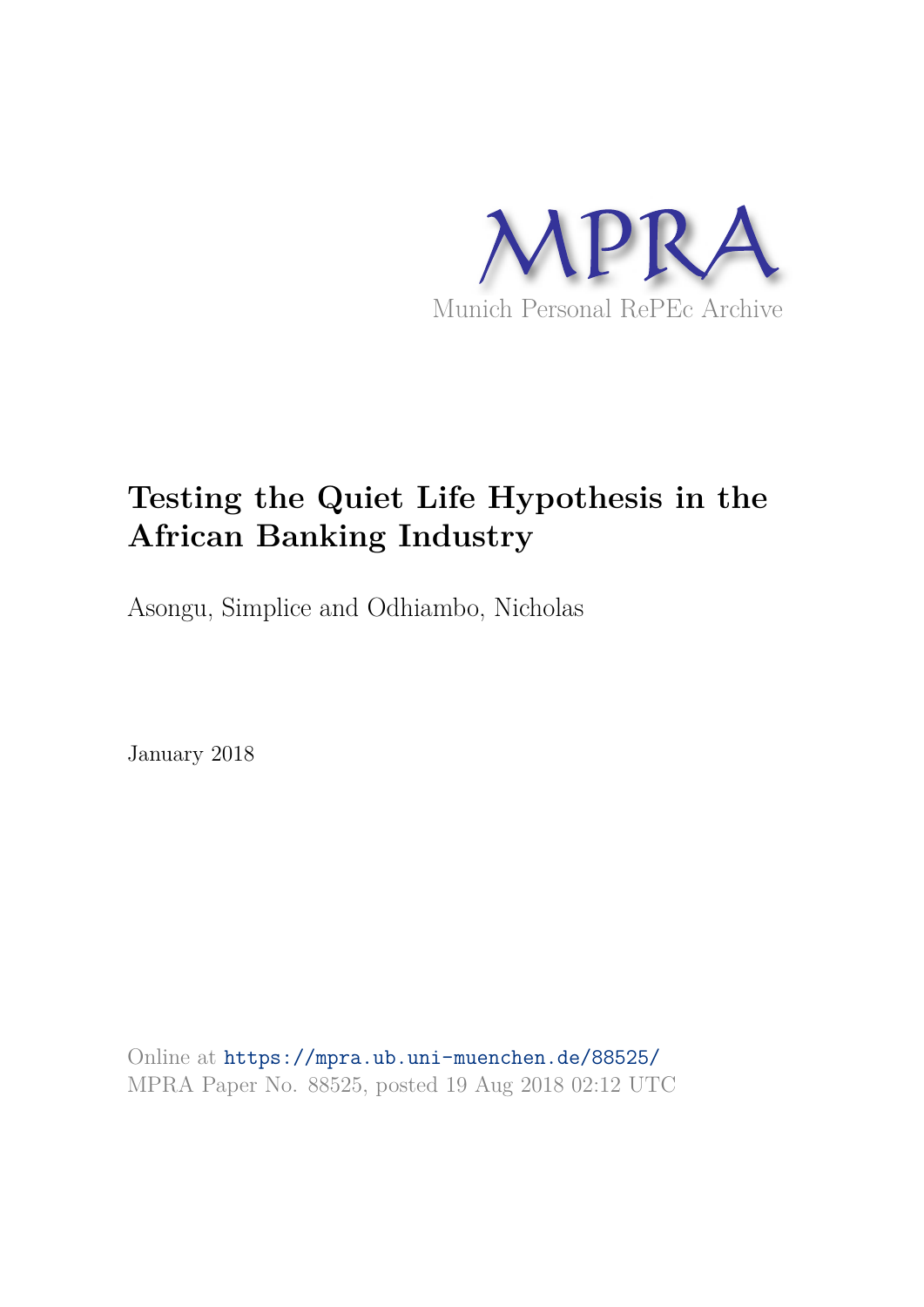# A G D I Working Paper

## WP/18/015

## **Testing the Quiet Life Hypothesis in the African Banking Industry<sup>1</sup>**

Forthcoming: Journal of Industry, Competition and Trade

#### **Simplice A. Asongu**

Department of Economics, University of South Africa. P. O. Box 392, UNISA 0003, Pretoria South Africa. E-mails: [asongusimplice@yahoo.com](mailto:asongusimplice@yahoo.com) , [asongus@afridev.org](mailto:asongus@afridev.org)

**Nicholas M. Odhiambo**

Department of Economics, University of South Africa. P. O. Box 392, UNISA 0003, Pretoria, South Africa. Emails: [odhianm@unisa.ac.za](mailto:odhianm@unisa.ac.za) , [nmbaya99@yahoo.com](mailto:nmbaya99@yahoo.com)

 $\overline{a}$ 

<sup>&</sup>lt;sup>1</sup>This working paper also appears in the Development Bank of Nigeria Working Paper Series.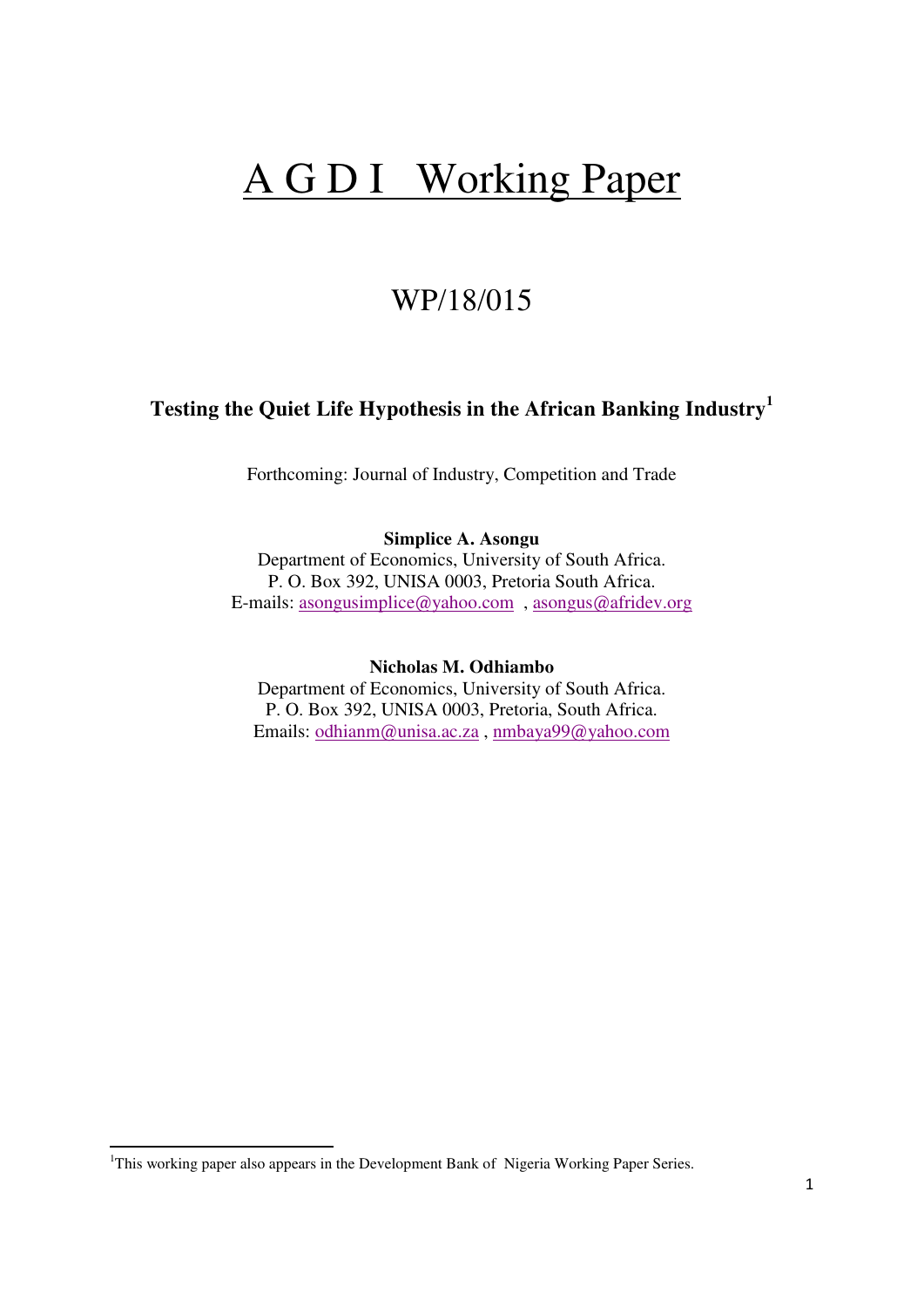Research Department

## **Testing the Quiet Life Hypothesis in the African Banking Industry**

#### **Simplice A. Asongu & Nicholas M. Odhiambo**

January 2018

#### **Abstract**

The Quiet Life Hypothesis (QLH) is the pursuit of less efficiency by firms. In this study, we assess if powerful banks in the African banking industry are increasing financial access. The QLH is therefore consistent with the pursuit of financial intermediation inefficiency by large banks. To investigate the hypothesis, we first estimate the Lerner index. Then, using Two Stage Least Squares, we assess the effect of the Lerner index on financial access proxied by loan price and loan quantity. The empirical evidence is based on a panel of 162 banks from 42 African countries for the period 2001-2011. The findings support the QLH, although quiet life is driven by the below-median Lerner index sub-sample. Policy implications are discussed.

*JEL Classification*: D40; G20 ; G29 ; L10 ; O55 *Keywords*: Financial access; Bank performance; Africa

#### **1. Introduction**

There are three main motivations for the positioning of this study: (i) surplus liquidity issues in African financial institutions and limited financial access to households and corporations (Saxegaard, 2006; Fouda, 2009; Asongu, 2014, p.70); (ii) recent claims that banks in Africa, instead of enhancing financial access, have been enjoying a "quiet life" (Asongu *et al*., 2016a; Boateng *et al*., 2018) and (iii) gaps in the literature because the existing bulk of studies on "quiet life" in the banking industry has failed to engage the African continent. The Quiet Life Hypothesis (QLH) is a postulation that large financial institutions would invest less in enhancing financial access through the pursuit of intermediation efficiency. According to the hypothesis, instead of using their favourable market position to increase the quantity of loans and/or decrease the price of loans, such financial institutions tend to exploit such market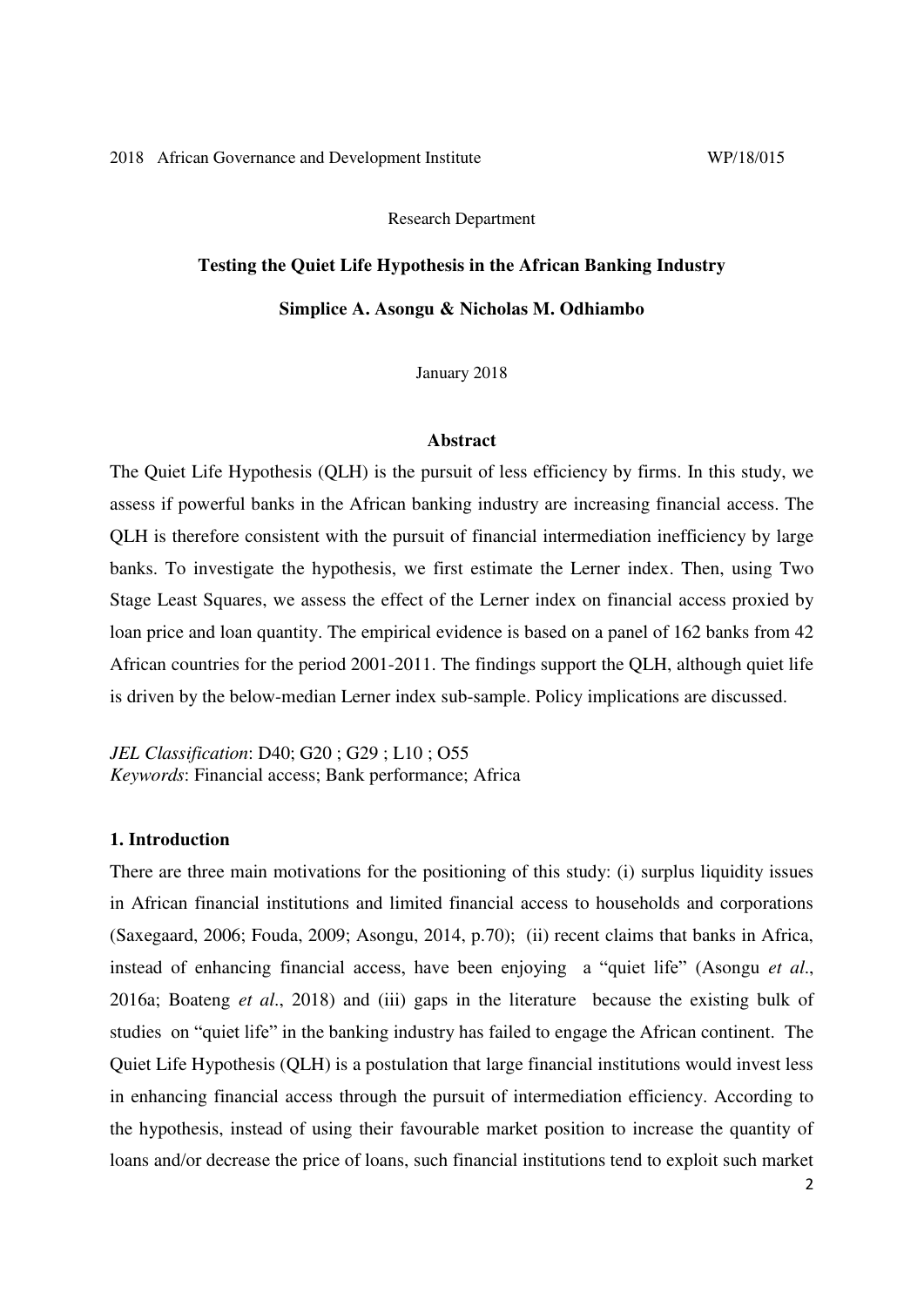advantages from their large size to improve their gains or enjoy a "quiet life" (Coccorese & Pellecchia, 2010).

 The literature accords with the perspective that relative to large banks, small banks are associated with lower interest margins (see Beck & Hesse, 2006; Ahokpossi, 2013). For instance: the size of a bank substantially influences interest spread/variations in the banking sector (Beck & Hesse, 2006); big banks are related to a higher cost of loans (see Ngigi, 2013a, 2013b) and in sub-Saharan Africa (SSA), competition-friendly policies reduce the price of loans because they enhance interbank competition (Ahokpossi, 2013).

 From a theoretical perspective, however, large banks with substantial market influence are expected to be linked to lower interest margins owing to internal and external economies of scale. Unfortunately, big banks have been associated with financial allocation inefficiency because they contribute to reduce financial access (Mitchell & Onvural, 1996). Three main narratives have been provided to elucidate this paradox in the recent financial development literature: (1) Large banks could be employing credit information agencies (such as private credit bureaus and public credit registries) to boost their profit margins (Brown & Zehnder, 2010; Asongu *et al*., 2016b). (2) Large financial institutions are also associated with diseconomies of scale which engender management, organisational and coordination inefficiencies (Mester, 1992; Clark, 1996; Karray & Chichti, 2013). (3) Big banks could be more focused on enjoying a 'quiet life' than on leveraging on their positions to boost financial intermediation efficiency (Mitchell & Onvural, 1996; Boateng *et al*., 2018). The positioning of the study falls within the framework of the third dimension. Hence, by investigating the QLH, we seek to clarify whether big banks are reducing financial access by increasing interest margins (price of loans) and reducing credit availability (quantity of loans).

In the light of the above, the positioning of the inquiry also complements a recent strand of African financial literature that is based on claims that big banks are associated with less financial access (Triki & Gajigo, 2014; Barth *et al.*, 2009; Tchamyou & Asongu, 2017)<sup>2</sup>. The complementary character of this study is based on the fact that claims from the underlying literature are founded on policy inferences of indirect nature. This is essentially because specific "quiet life" indicators are not directly engaged. We directly assess how banks

 $\overline{a}$ 

<sup>&</sup>lt;sup>2</sup> Moreoover, the bulk of recent financial development literature on Africa has not focused on market power in the banking industry (Daniel, 2017; Fowowe, 2014; Wale & Makina, 2017; Chikalipah, 2017; Bocher *et al*., 2017; Osah & Kyobe, 2017; Oben & Sakyi, 2017; Ofori-Sasu *et al*., 2017; Chapoto & Aboagye, 2017; Iyke & Odhiambo, 2017; Boadi *et al*., 2017).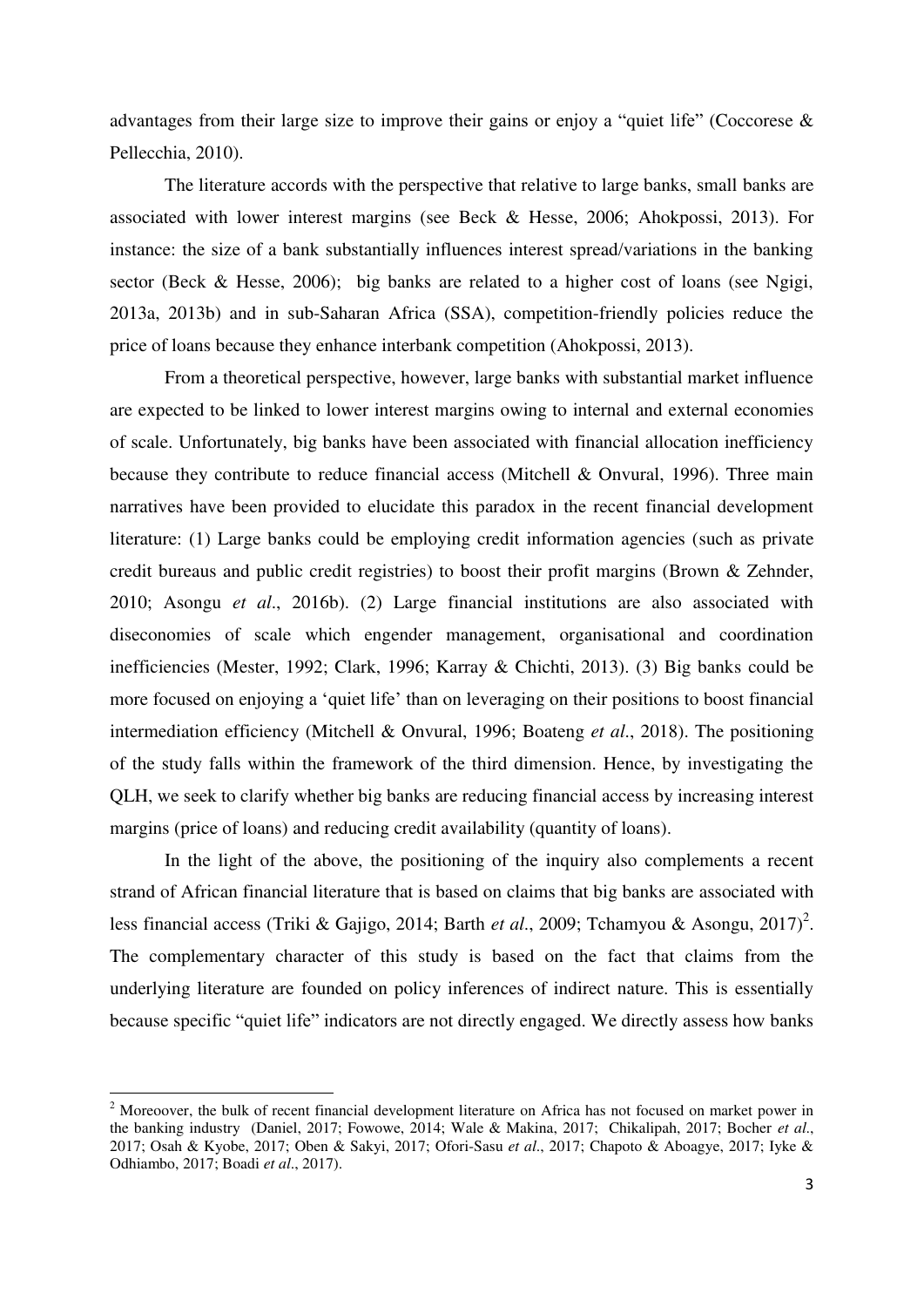with strong influence in the banking industry affect financial access in order to bridge the identified gap.

Noticeably from existing literature on the QLH summarised in Table 1, the African continent has not been given the scholarly attention it deserves, despite being the region with comparatively more issues of financial access (Triki & Gajigo, 2014). In essence, with the exception of Ariss (2010), who has included a few African countries, the majority of studies have failed to engage Africa.

| Author(s)                       | <b>Regions (Period)</b>                           | <b>Quiet Life Hypothesis(QLH)</b>                 |
|---------------------------------|---------------------------------------------------|---------------------------------------------------|
| Tu & Chen (2000)                | Taiwan (1986-1999)                                | Yes                                               |
| Weill (2004)                    | Europe (1994-1999)                                | No                                                |
| Maudos & de Guevara (2007)      | Europe (1993-2002)                                | N <sub>0</sub>                                    |
| Koetter & Vins $(2008)$         | Germany (1996-2006)                               | Yes                                               |
| Koetter et al. (2008)           | USA (1986-2006)                                   | No                                                |
| Pruteanu-Podpiera et al. (2008) | Czech Republic (1994-2005)                        | N <sub>0</sub>                                    |
| Schaeck & Cihak (2008)          | Europe & USA (1995-2005)                          | Yes                                               |
| Al-Jarrah & Gharaibeh (2009)    | Jordan (2001-2005)                                | N <sub>o</sub>                                    |
| Solis & Maudos (2008)           | Mexico (1993-2005)                                | No (for deposit market)<br>Yes (for loans market) |
| Al-Muharrami & Mathews (2009)   | Arab Gulf (1993-2002)                             | N <sub>0</sub>                                    |
| Fan & Marton $(2011)$           | SEE (1998-2008)                                   | N <sub>0</sub>                                    |
| Fu & Heffernan (2009)           | China (1985-2002)                                 | No                                                |
| Delis & Tsionas $(2009)$        | Europe (1996-2006)                                | Yes                                               |
| Fu & Heffernan (2009)           | China (1985-2002)                                 | N <sub>0</sub>                                    |
| Punt &van Rooij(2009)           | EU (1992-1997)                                    | N <sub>0</sub>                                    |
| Ariss (2010)                    | A sample of developing countries<br>$(1999-2005)$ | Yes (cost efficiency)<br>No (profit efficiency)   |
| Coccorese & Pellecchia (2010)   | Italy (1992-2007)                                 | Yes                                               |
| Tetsushi et al. (2012)          | Japan (1974-2005)                                 | Yes                                               |
| Titko & Dauylbaev (2015)        | Baltic countries (2007-2013)                      | N <sub>0</sub>                                    |

**Table 1: Summary of empirical literature** 

Sources: Coccorese and Pellecchia (2010); Titko and Dauylbaev (2015) and Author. SEE: South East European countries. EU: Europe Union. QLH: Quiet Life Hypothesis.

 In order to assess the QLH in the African banking industry, two main hypotheses are investigated:

H1: The Lerner index reduces financial access.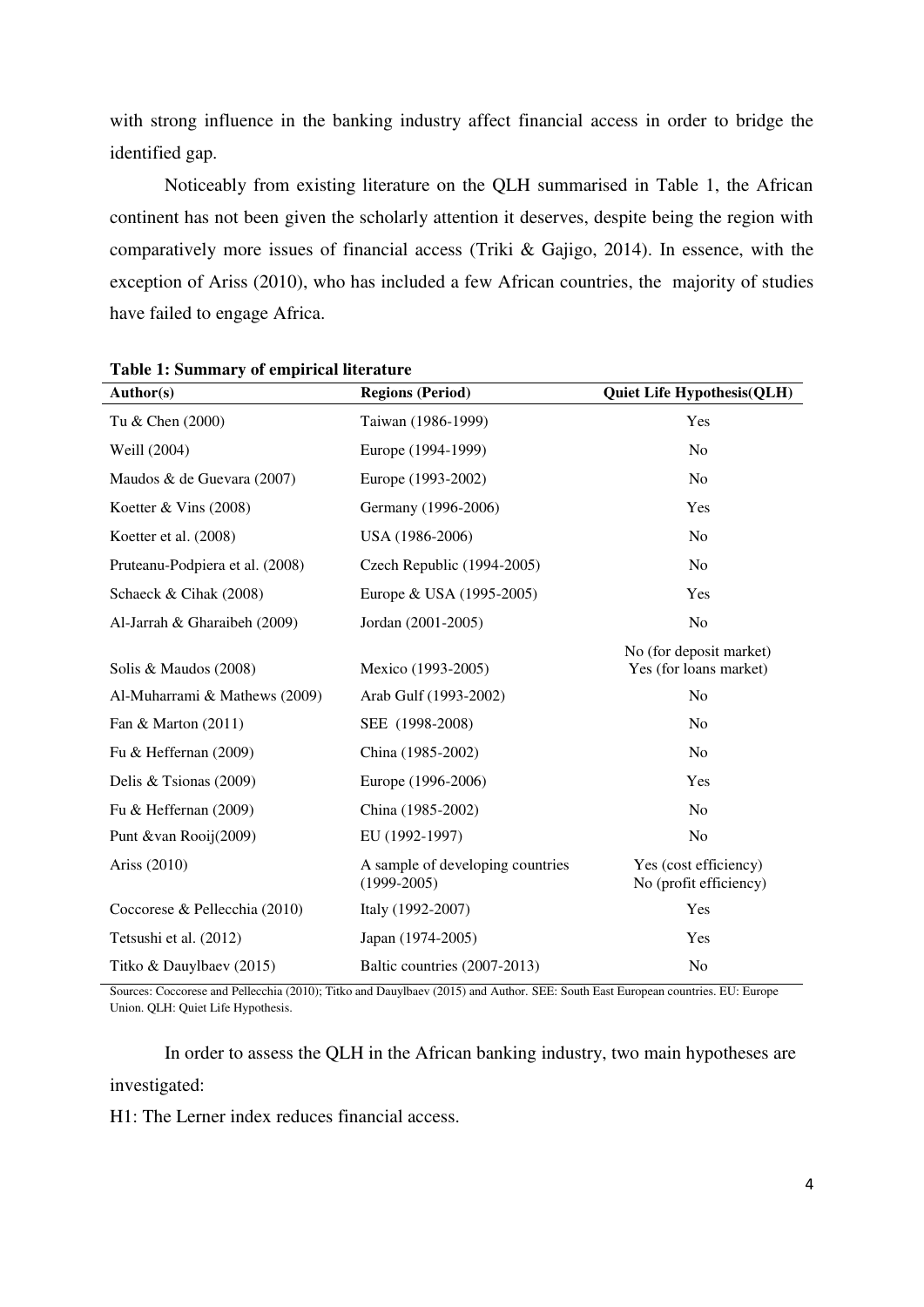H2: The negative effect of the Lerner index on financial access is higher in the above-median Lerner index sub-sample.

 In order for the hypotheses to be confirmed, we expect the Lerner index to increase loan price and reduce loan quantity. Using Two Stage Least Squares, we assess the effect of the Lerner index on financial access proxied by loan price and loan quantity. The empirical evidence is based on a panel of 162 banks from 42 African countries for the period 2001- 2011.

The findings support the QLH, although quiet life is driven by the below-median Lerner index sub-sample. Hence, Hypothesis 1 is valid while Hypothesis 2 is rejected.

The rest of the study is structured as follows. Section 2 discusses the data and methodology. Section 3 covers the empirical results while Section 4 presents concluding implications and future research directions.

#### **2. Data and Methodology**

#### **2.1 Data**

The paper examines a panel of 162 banks with data for the period 2001-2011 from 42 African countries. The data is from African Development Indicators of the World Bank and Bankscope. The adopted periodicity, number of banks and number of countries are due to constraints in data availability.

 In accordance with recent banking literature (see Ariss, 2010; Boateng *et al*., 2018), we use the Lerner index as a proxy for banks with substantial market influence. The index measures the degree to which banks set prices above marginal cost. It follows that a higher index reflects a greater monopolistic tendency. The computation of the index is discussed in sub-Section 2.2.1.

 Financial access (or the dependent variable) is measured in terms of loan price and loan quantity with respectively 'price *charged on loans*' and '*logarithms of loans*' (Coccorese & Pellecchia , 2010; Asongu & Le Roux, 2016). Three main sets of control indicators are adopted by the study, namely: (i) market-oriented characteristics (GDP per capita growth, Inflation and population density); (ii) bank-related characteristics (Bank branches and Deposit/Assets ratio) and (iii) the unobserved heterogeneity in terms of *ownership* (domestic versus (vs) foreign); *size* (small vs big) and '*compliance with Sharia finance*' (Islamic vs non-Islamic). The choice of control variables is consistent with recent literature on financial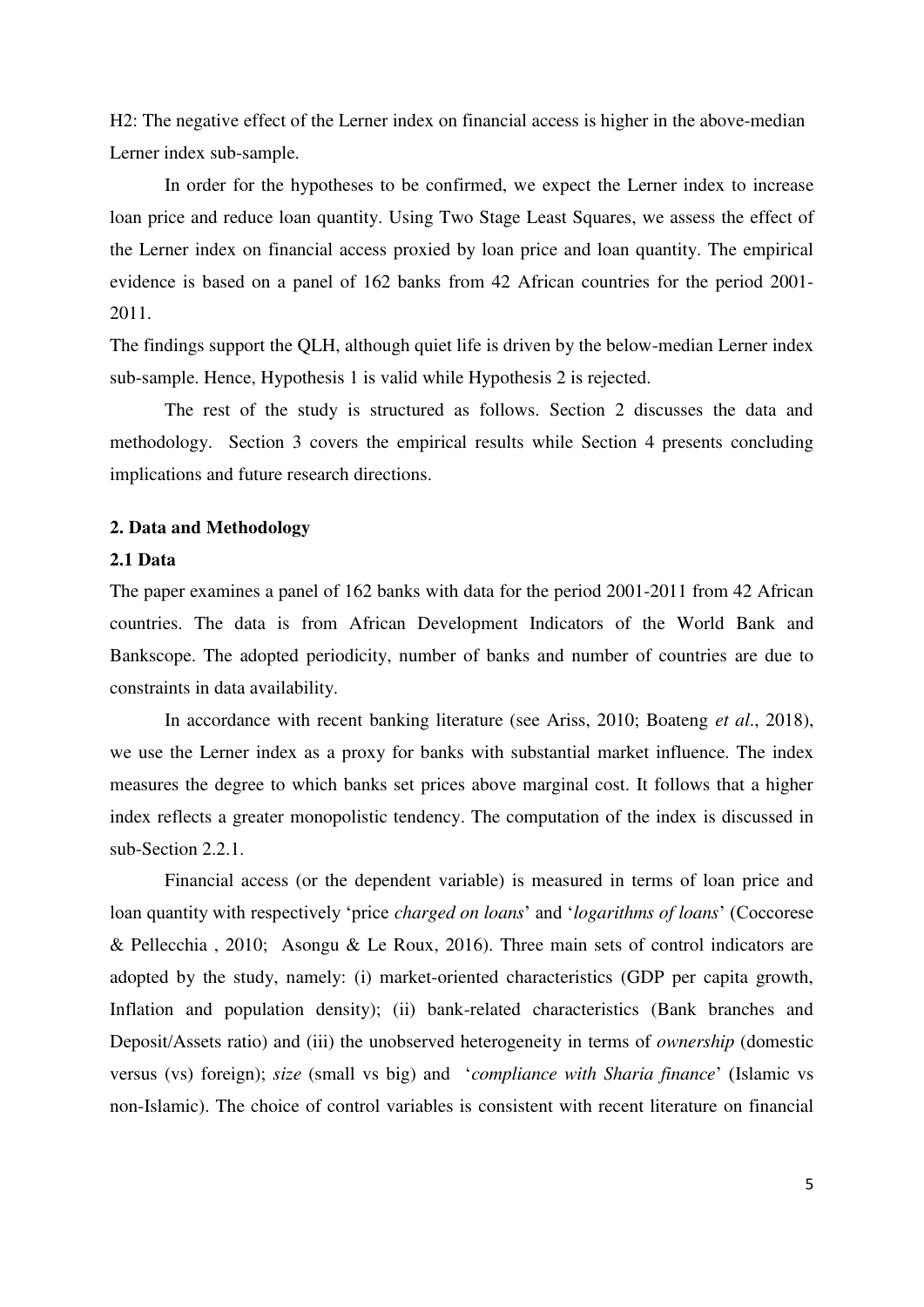access (Boateng *et al*., 2018; Asongu & Le Roux, 2016). In what follows we discuss expected signs.

 First, with regard to market-related features, the following signs are anticipated: (1) from intuition, rising inflation should decrease the quantity of loans and increase the price of loans . In essence, given that investment (and correspondingly loan quantity) is less apparent in economic uncertainty periods (e.g. in times of chaotic inflation), the interest charged by banks or price of loans is normally adjusted to account for inflation. It is worthwhile to mention that investors prefer investing in economic environments that are less ambiguous (Kelsey & le Roux, 2017a, 2017b). (2) The density of population is anticipated to affect both loan price and loan quantity positively. This is probably because increasing demand for credit owing to increasing population density also positively influences the price of credit (or loan price). (3) GDP per capita, which is used to control for business cycle fluctuations, is projected to positively influence the quantity of loans. Conversely, it is difficult to establish the anticipated sign of loan price, essentially because the effect is contingent on market dynamism and expansion. It is also interesting to note that GDP per capita can influence financial access (or both loan quantity and loan price) because of diminishing demand. A negative impact is expected from GDP per capita because in Africa, over the past decade, on average terms, GDP growth has been growing at a slower rate than population growth (Asongu, 2013).

 Second, in relation to bank-oriented features, the following can be anticipated: (1) the number of bank branches intuitively has a positive (negative) influence of loan quantity (loan price). (2) Both loan quantity and loan price are expected to increase with the 'deposit/asset' ratio. This is probably because the principal source of resources for banks is mobilised financial deposits. Hence, a greater proportion of liquid liabilities can increase interest rate margins and/or loan quantity, since good organisation is imperative for effective management and adequate mobilisation of financial deposits.

 Third, it is very difficult to establish expected effects from the three dummy variables used to control for the unobserved heterogeneity for the following reasons. (1) Regardless of bank size (big vs small), financial institutions can be related to both positive and negative impacts from dynamics of loans, albeit financial institutions with comparatively large sizes are more linked to issues of management and coordination. Furthermore, it is important to address challenges which are inherently linked to growing bank size such as inefficiency, partly owing to issues that banks could encounter when trying to resolve conflicts associated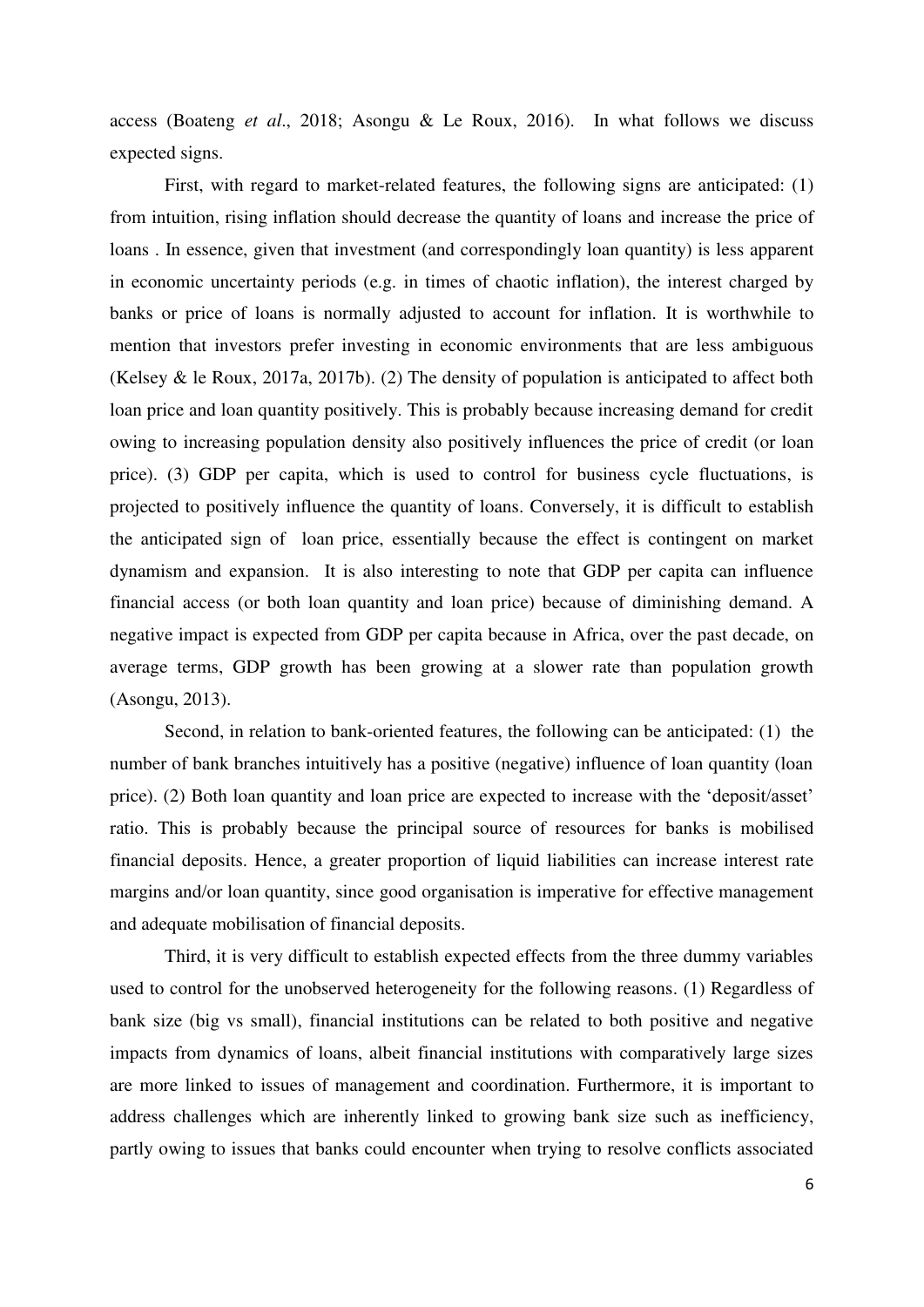with customer needs and requirements. (2) Within the same logical framework, the roles of heterogeneity in ownership (domestic vs foreign) and compliance with 'Sharia finance' (Islamic vs Non-Islamic) depend on a multitude of features, among others: market dynamism, organisational capacities and market expansion.

 A tabular summary of expected signs from the control indicators is revealed in Appendix 1, whereas the definition and sources of data are disclosed in Appendix 2. The corresponding correlation matrix and summary statistics are provided in Appendix 4 and Appendix 3 respectively.

#### **2.2 Methodology**

We are investigating the quiet life hypothesis (QLH), which is the pursuit of less efficiency by firms. Within the framework of this study, the QLH is consistent with the pursuit of financial intermediation inefficiency by banks with monopolistic power. To investigate the hypothesis, we first estimate the Lerner index. Then, using the Two Stage Least Squares estimation strategy, we examine the effect of the Lerner index on financial access proxied with loan price and loan quantity.

#### *2.2.1 Estimation of the Lerner Index*

A stochastic frontier model is employed to estimate the Lerner index.

The use of the approach is in accordance with a bulk of literature on the subject (Battese  $\&$ Coelli, 1992; Coccorese & Pellecchia, 2010; Boateng *et al*., 2018). With respect to Coccorese and Pellecchia (2010), when compared with alternative estimation strategies that are founded on deterministic frontiers (Aigner & Chu, 1968; Farrell, 1957), the adopted estimation approach is more efficient. The selected modelling technique accounts for: the likelihood that, beside business inefficiencies, variations between the observed output and frontier outcome can be founded on characteristics such as stochastic shocks and measurement errors.

Let us suppose that for bank  $i$  at time  $t$ , production costs are contingent on output  $(O)$ , input prices  $(W)$ , random error  $(V)$  and inefficiency  $(u)$ . If the related random error and inefficiency terms are identically and independently distributed (iid), then the logarithmic specification reflecting the cost function can be provided as follows:

$$
\ln C_{it} = f(Q_{it}, W_{it}) + v_{it} + u_{it} \tag{1}
$$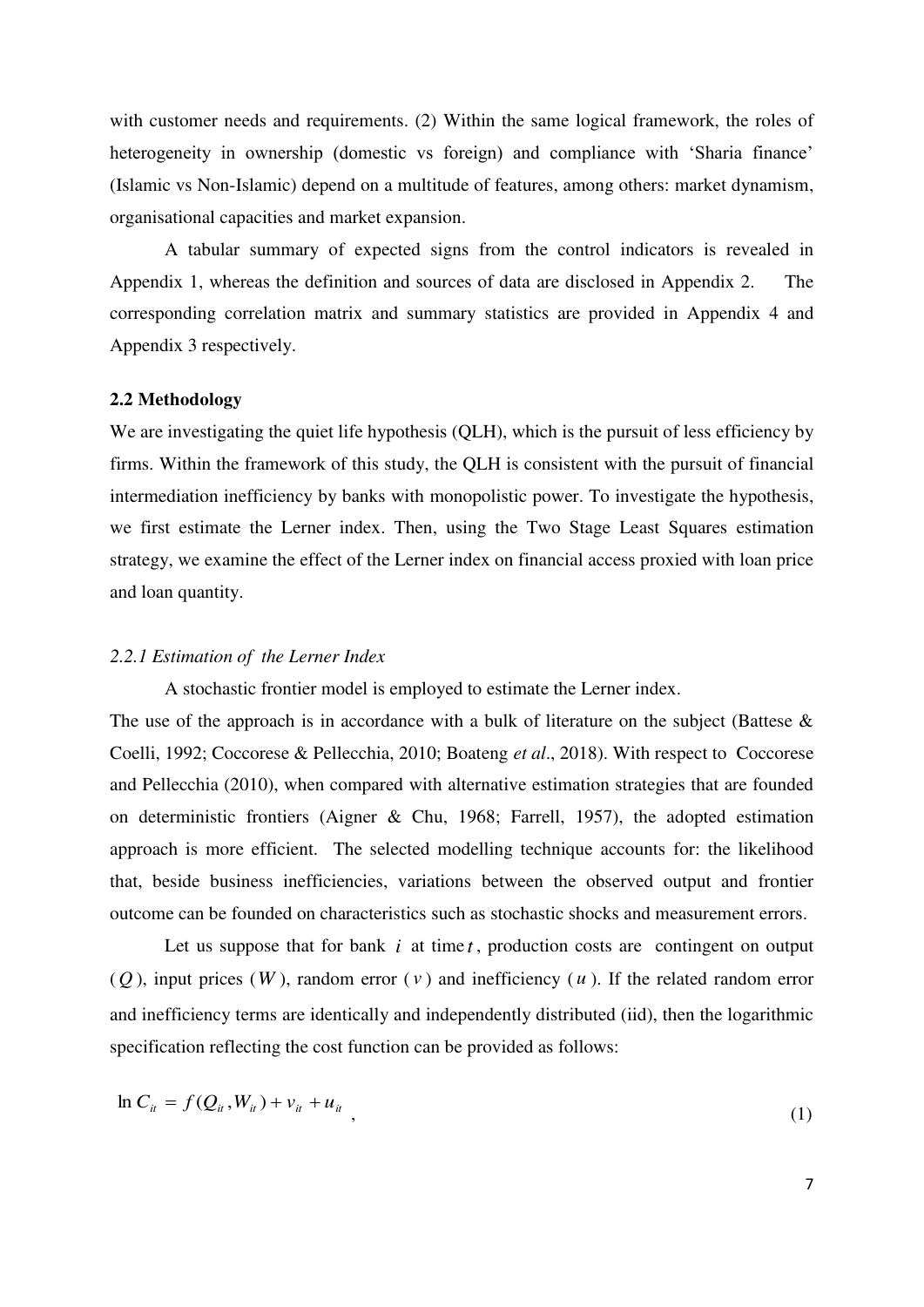where the error term and non-negative inefficiency terms are iid, and respectively follow a normal distribution and a truncated normal distribution. Hence, whereas  $v_i$  is  $N(0, \sigma_i^2)$ ,  $u_i$ 

is 
$$
N(\mu, \sigma_u^2)
$$
.

 $\overline{a}$ 

Cost is then estimated with the translog cost function. It encompasses three inputs and one output. The translog cost function has been widely used in both non-contemporary (Christensen *et al*., 1971; Brown *et al*., 1979) and contemporary (Koetter & Vins, 2008; Ariss, 2010; Coccorese & Pellecchia, 2010; Boateng *et al*., 2018) literature.

The cost function is as follows:

$$
\ln C_{ii} = \alpha_0 + \alpha_1 \ln Q_{ii} + \sum_{h=1}^{3} \alpha_h \ln W_{hit} + \frac{1}{2} \left\{ \alpha_{QQ} (\ln Q_{ii})^2 + \sum_{h=1}^{3} \sum_{k=1}^{3} \alpha_{hk} \ln W_{hit} \ln W_{kit} \right\} + \sum_{h=1}^{3} \alpha_{Qh} \ln Q_{ii} \ln W_{hit} + v_{ii} + u_{ii}
$$
\n(2)

where  $i = 1, \ldots, N$  and  $t = 1, \ldots, T$ , are respectively subscripts of banks and time. *C* denotes the total cost, Q represents the output,  $W_h$  entail factor prices, while  $u_i$  and  $v_i$ are the error and inefficiency terms respectively.

 One output and three inputs are specified while estimating the cost. The following variables are used to measure the total operation cost: total operating cost proxied by overheads, inputs by deposits price, output by total assets, price of capital and price of  $labor<sup>3</sup>$ .

 As emphasised in Eq. (4), the Lerner index is then estimated from the marginal cost and price. Whereas the former is obtained from the output of a translog cost function (see Eq. (3)), the latter represents the price that is charged by banks on their output or total assets. It is calculated as the ratio of total revenues (net interest income plus noninterest income) to total assets.

$$
MC_{ii} = \frac{\partial C_{ii}}{\partial Q_{ii}} = \frac{\partial \ln C_{ii}(C_{ii})}{\partial \ln Q_{ii}(Q_{ii})} = \left(\alpha_Q + \alpha_{QQ} \ln Q_{ii} + \sum_{h=1}^{3} \alpha_{Qh} \ln W_{hit}\right) \frac{C_{ii}}{Q_{ii}}
$$
(3)

$$
LERNER_{it} = \frac{P_{it} - MC_{it}}{P_{it}},\tag{4}
$$

 $3$  The price of labour is defined as the ratio of personnel expenses to total assets. The deposit price is derived by dividing interest expenses with the sum of deposits, short-term finance plus money market. The price of capital is equal to the ratio of 'other operating costs' to the value of fixed assets.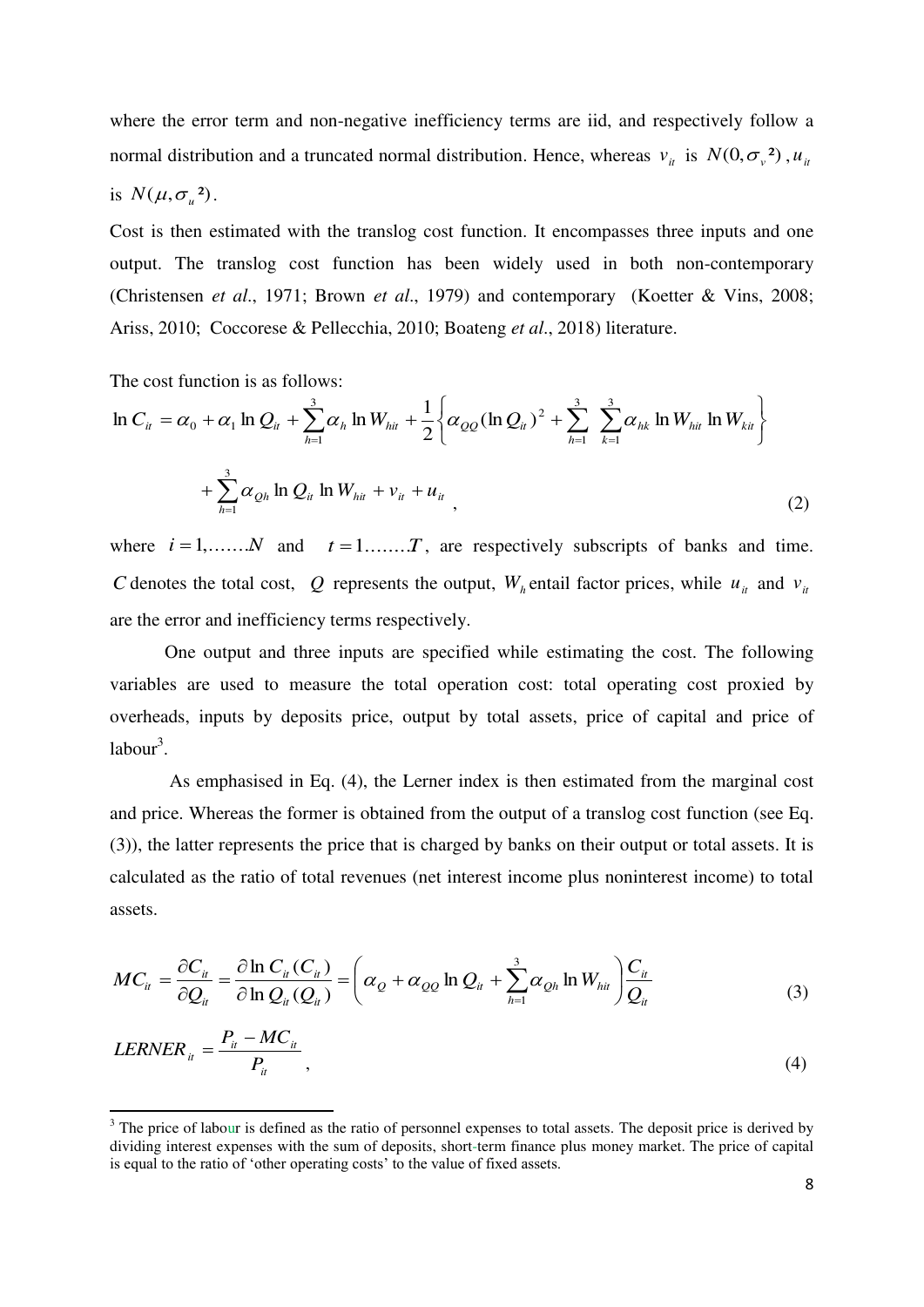where  $P_{it}$  is the price that a bank charges on its output. From a theoretical perspective, the Lerner index ranges from 0 (in a scenario of perfect competition) and 1.

#### *2.2 2 Instrumentation and Two Stage Least Squares estimations*

 After computing the Lerner index, a simultaneity-robust Two Stage Least Squares approach that further controls for the unobserved heterogeneity is employed. The issue about simultaneity (in endogeneity) is tackled by intstrumenting the Lerner index with its first lag. Hence, the process of instrumenting the Lerner index is disclosed in Eq. (5) below.

$$
LI_{i,t} = \alpha + \delta_j \left( LI_{i,t-1} \right) + \eta_i + \varepsilon_{i,t} \quad , \tag{5}
$$

where  $LI_{i,t}$ , is the Lerner index of bank *i* at period *t*,  $\alpha$  is a constant,  $LI_{i,t-1}$ , represents the Lerner index in bank *i* at period  $t-1$ ,  $\eta_i$  is the bank-specific effects and  $\varepsilon_{i,t}$  the error term.

 The instrumentation process in Eq. (5) consists of regressing the Lerner index on its first lag and then saving the fitted values which are then employed as the independent variable of interest in the second stage of the Two Stages Least Squares process. The specification is Heteroscedasticity and Autocorrelation Consistent (HAC) in terms of standard errors.

The second-stage of Two Stage Least Squares process is presented in Eq. (6) below.

$$
LQ_{i,t} = \partial_0 + \partial_1 MP_{i,t} + \sum_{h=1}^5 \omega_h W_{h,i,t-\tau} + \eta_i + \varepsilon_{i,t} \tag{6}
$$

where  $LQ_{i,t}$  is Loan quantity of bank *i* at period *t*,  $\partial$  is a constant, MP denotes instrumented the Lerner index. *W* is the vector of control variables (*GDP per capita growth, Inflation, Population density, Deposit/Assets, Bank Branches)),*  $\eta_i$  *is the bank-specific effects* (*Small banks, Domestic banks* and *Islamic banks*) and  $\varepsilon_{i,t}$  the error term.

#### **3. Empirical results**

Table 2 and Table 3 respectively present baseline Ordinary Least Squares and Two Stage Least Squares. The former is performed without the instrumentation process whereas the latter entails the process of instrumentation outlined in Eq. (5). For either table, the left-hand side shows estimations corresponding to the price of loans whereas the right-hand-side reveals estimations related to the quantity of loans. For either dependent variable, three specifications are apparent, one on the full sample and two on above-median and below-median Lerner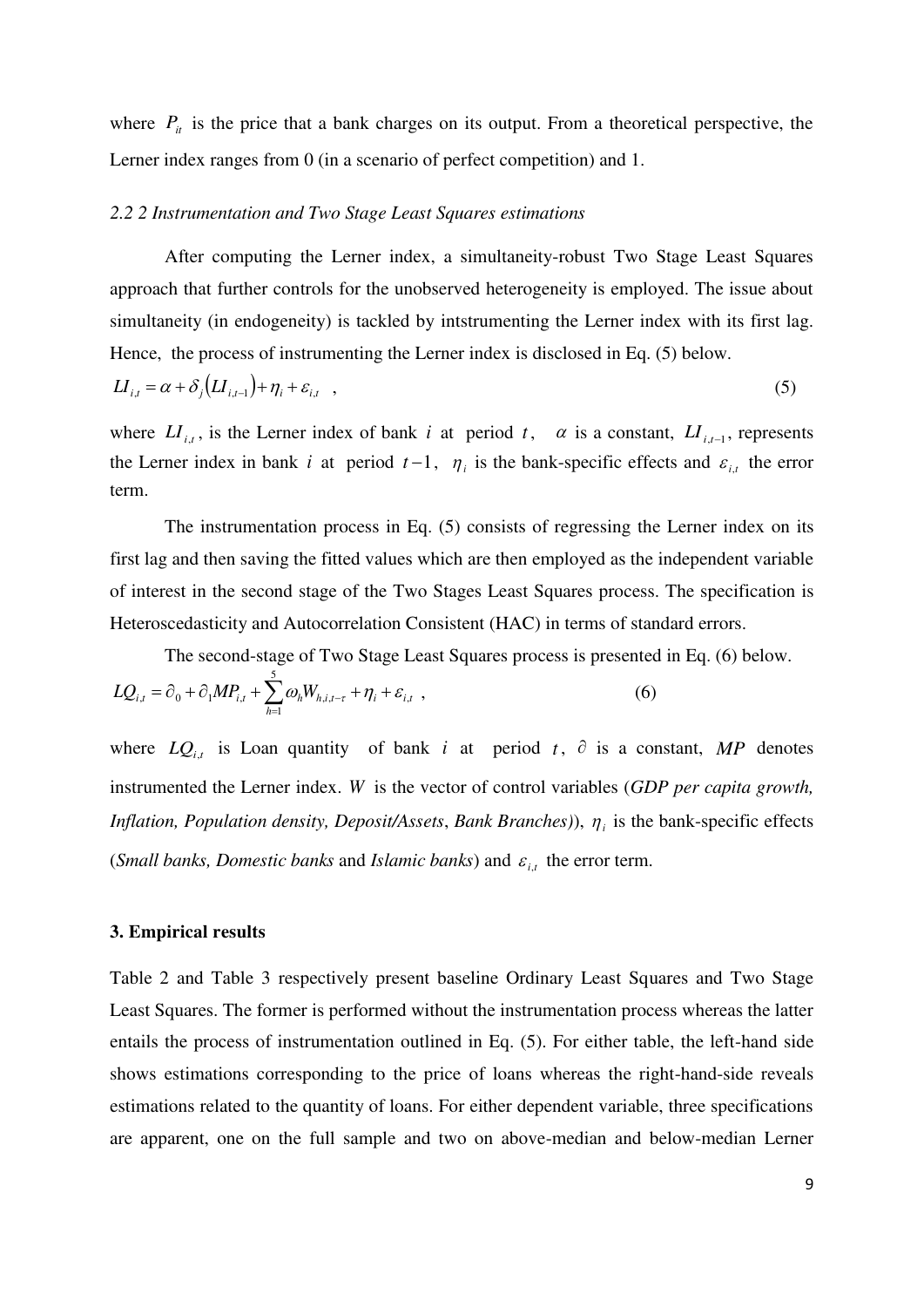index sub-samples. The choice of a median cut-off point is motivated by the need to have comparable sub-samples. Whereas the full sample enables us to assess Hypothesis 1, comparing the Lerner index from the two sub-samples provides insights into whether Hypothesis 2 is valid or not.

 From Table 2, Hypothesis 1 is validated because the Lerner index increases (decreases) the prices of loans (quantity of loans). Hence, by decreasing financial access, the Lerner index contributes to financial intermediation inefficiency. Hypothesis 2 is not confirmed because opposite effects are apparent in the above-median Lerner index subsample. It follows that the QLH is fundamentally driven by banks with comparatively lower Lerner indices or the below-median Lerner index sub-sample. Most of the significant control variables have the expected signs.

|                         | <b>Dependent Variable: Financial Access</b> |                      |                |                    |                          |                |  |  |  |
|-------------------------|---------------------------------------------|----------------------|----------------|--------------------|--------------------------|----------------|--|--|--|
|                         | <b>Price of Loans</b>                       |                      |                |                    | <b>Quantity of Loans</b> |                |  |  |  |
|                         | <b>Full Sample</b>                          | Lerner $\leq$ Median | Lerner >Median | <b>Full Sample</b> | Lerner $\leq$ Median     | Lerner >Median |  |  |  |
| Constant                | $0.099***$                                  | $0.084***$           | $0.188***$     | $3.510***$         | 4.448***                 | 0.735          |  |  |  |
|                         | (0.000)                                     | (0.000)              | (0.000)        | (0.000)            | (0.000)                  | (0.264)        |  |  |  |
| Lerner index            | $0.006***$                                  | $0.008***$           | $-0.111***$    | $-0.090**$         | $-0.077**$               | $2.383***$     |  |  |  |
|                         | (0.000)                                     | (0.008)              | (0.000)        | (0.012)            | (0.014)                  | (0.001)        |  |  |  |
| GDPpcg                  | $-0.0005$                                   | $-0.001*$            | $-0.0001$      | $-0.020*$          | $-0.041**$               | $-0.003$       |  |  |  |
|                         | (0.165)                                     | (0.055)              | (0.805)        | (0.061)            | (0.031)                  | (0.786)        |  |  |  |
| Inflation               | $0.0001*$                                   | $0.0002*$            | 0.00008        | 0.002              | $-0.0009$                | $0.003***$     |  |  |  |
|                         | (0.099)                                     | (0.098)              | (0.255)        | (0.176)            | (0.667)                  | (0.000)        |  |  |  |
| Pop. density            | $0.00003***$                                | $0.00006**$          | 0.00001        | $-0.0009***$       | $-0.001**$               | $-0.001***$    |  |  |  |
|                         | (0.009)                                     | (0.019)              | (0.202)        | (0.002)            | (0.023)                  | (0.003)        |  |  |  |
| Deposit/Assets          | 0.011                                       | $0.043***$           | $-0.020*$      | $2.093***$         | $1.772***$               | $2.312***$     |  |  |  |
|                         | (0.168)                                     | (0.000)              | (0.061)        | (0.000)            | (0.000)                  | (0.000)        |  |  |  |
| <b>Bank Branches</b>    | $-0.002***$                                 | $-0.002***$          | $-0.001***$    | $-0.046***$        | $-0.089***$              | $-0.028***$    |  |  |  |
|                         | (0.000)                                     | (0.000)              | (0.000)        | (0.000)            | (0.000)                  | (0.001)        |  |  |  |
| <b>Small Banks</b>      | $0.008**$                                   | 0.001                | $0.012***$     | $-0.756***$        | $-0.924***$              | $-0.346**$     |  |  |  |
|                         | (0.033)                                     | (0.775)              | (0.007)        | (0.000)            | (0.000)                  | (0.034)        |  |  |  |
| <b>Domestic Banks</b>   | 0.004                                       | 0.002                | $0.008**$      | $0.307***$         | 0.029                    | $0.765***$     |  |  |  |
|                         | (0.173)                                     | (0.498)              | (0.049)        | (0.003)            | (0.830)                  | (0.000)        |  |  |  |
| <b>Islamic Banks</b>    | $-0.021***$                                 | $-0.019**$           | $-0.014$       | $-0.425**$         | $-0.687***$              | $-0.069$       |  |  |  |
|                         | (0.001)                                     | (0.026)              | (0.312)        | (0.002)            | (0.008)                  | (0.762)        |  |  |  |
| Adjusted $\mathbb{R}^2$ | 0.112                                       | 0.216                | 0.129          | 0.195              | 0.279                    | 0.220          |  |  |  |
| Fisher                  | $14.16***$                                  | $10.94***$           | $6.83***$      | $36.73***$         | $22.12***$               | 33.47***       |  |  |  |
| Observations            | 748                                         | 346                  | 402            | 748                | 346                      | 402            |  |  |  |

#### **Table 2: Baseline Ordinary Least Squares**

\*, \*\*, \*\*\*: significance levels of 10%, 5% and 1% respectively. IV: Instrumented Variable. The median of the Lerner index is: 0.58822.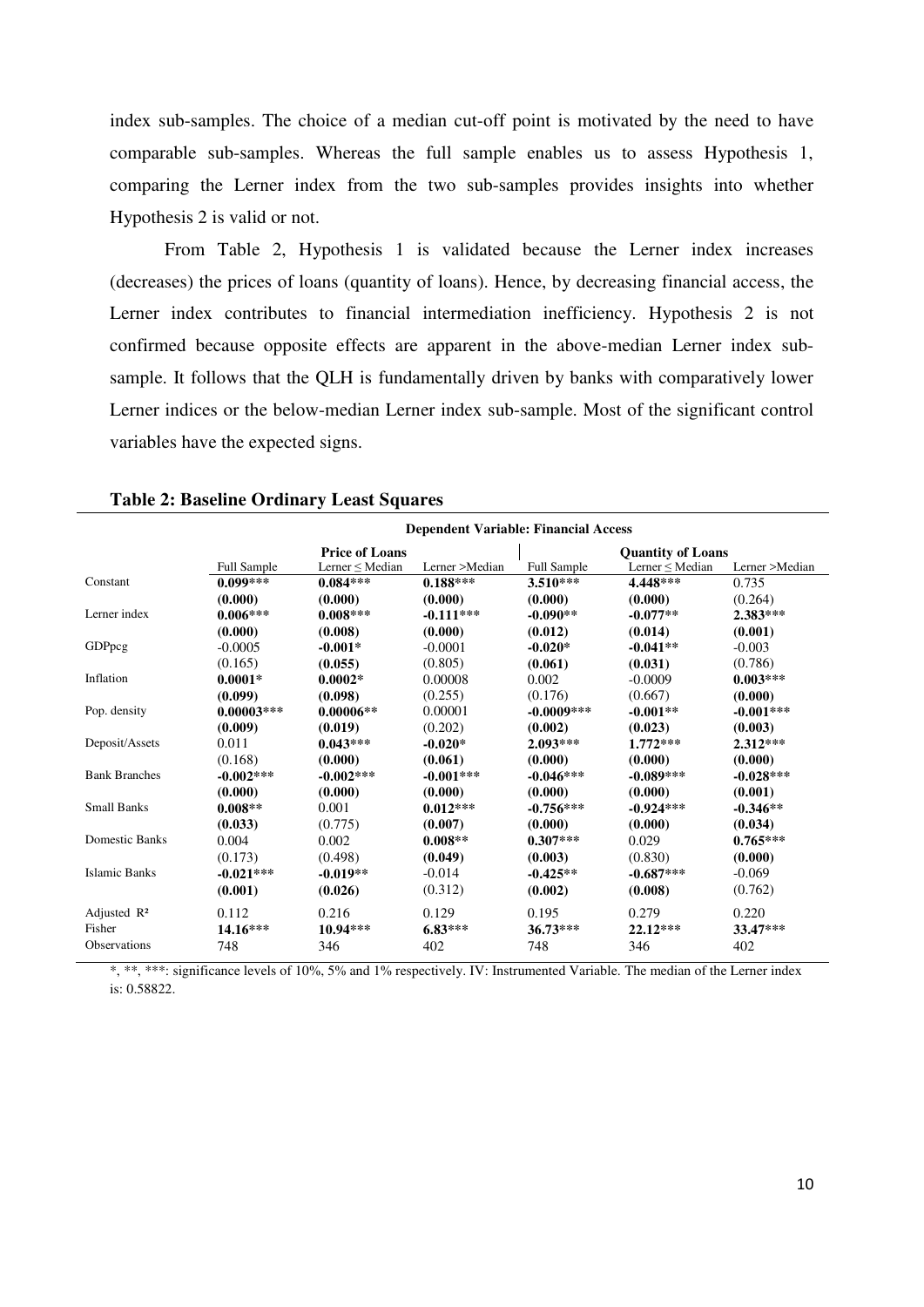#### **Table 3: Two Stage Least Squares**

|                          | <b>Dependent Variable: Financial Access</b> |                       |                |                    |                          |                |  |  |  |  |
|--------------------------|---------------------------------------------|-----------------------|----------------|--------------------|--------------------------|----------------|--|--|--|--|
|                          |                                             | <b>Price of Loans</b> |                |                    | <b>Quantity of Loans</b> |                |  |  |  |  |
|                          | <b>Full Sample</b>                          | Lerner $\leq$ Median  | Lerner >Median | <b>Full Sample</b> | Lerner $\leq$ Median     | Lerner >Median |  |  |  |  |
| Constant                 | $0.110***$                                  | $0.100***$            | $0.510***$     | $3.743***$         | $4.461***$               | $-3.149$       |  |  |  |  |
|                          | (0.000)                                     | (0.000)               | (0.000)        | (0.000)            | (0.000)                  | (0.204)        |  |  |  |  |
| The Lerner index<br>(IV) | $-0.002$                                    | 0.008                 | $-0.674***$    | $-0.489***$        | $-0.430***$              | $9.757**$      |  |  |  |  |
|                          | (0.753)                                     | (0.132)               | (0.000)        | (0.003)            | (0.004)                  | (0.016)        |  |  |  |  |
| GDPpcg                   | $-0.0006$                                   | $-0.001**$            | $-0.0003$      | $-0.017$           | $-0.009$                 | $-0.013$       |  |  |  |  |
|                          | (0.120)                                     | (0.018)               | (0.501)        | (0.168)            | (0.624)                  | (0.377)        |  |  |  |  |
| Inflation                | 0.0001                                      | 0.00008               | 0.0001         | 0.002              | 0.001                    | 0.001          |  |  |  |  |
|                          | (0.120)                                     | (0.428)               | (0.108)        | (0.121)            | (0.396)                  | (0.329)        |  |  |  |  |
| Pop. density             | $0.00002*$                                  | $0.00004*$            | 0.000009       | $-0.0009***$       | $-0.001**$               | $-0.001**$     |  |  |  |  |
|                          | (0.062)                                     | (0.080)               | (0.512)        | (0.004)            | (0.031)                  | (0.014)        |  |  |  |  |
| Deposit/Assets           | 0.005                                       | $0.032**$             | $-0.018*$      | $2.106***$         | $1.850***$               | $2.242***$     |  |  |  |  |
|                          | (0.563)                                     | (0.010)               | (0.088)        | (0.000)            | (0.000)                  | (0.000)        |  |  |  |  |
| <b>Bank Branches</b>     | $-0.002***$                                 | $-0.002***$           | $-0.001***$    | $-0.047***$        | $-0.081***$              | $-0.034***$    |  |  |  |  |
|                          | (0.000)                                     | (0.000)               | (0.005)        | (0.000)            | (0.000)                  | (0.000)        |  |  |  |  |
| <b>Small Banks</b>       | $0.007*$                                    | $-0.0009$             | $0.009**$      | $-0.743***$        | $-0.947***$              | $-0.365**$     |  |  |  |  |
|                          | (0.080)                                     | (0.884)               | (0.036)        | (0.000)            | (0.000)                  | (0.033)        |  |  |  |  |
| <b>Domestic Banks</b>    | 0.003                                       | 0.005                 | 0.005          | $0.328***$         | 0.082                    | $0.699***$     |  |  |  |  |
|                          | (0.302)                                     | (0.231)               | (0.203)        | (0.003)            | (0.593)                  | (0.000)        |  |  |  |  |
| <b>Islamic Banks</b>     | $-0.022***$                                 | $-0.027***$           | $-0.008$       | $-0.499**$         | $-0.834***$              | $-0.110$       |  |  |  |  |
|                          | (0.002)                                     | (0.009)               | (0.552)        | (0.019)            | (0.009)                  | (0.640)        |  |  |  |  |
| Adjusted $\mathbb{R}^2$  | 0.122                                       | 0.191                 | 0.164          | 0.202              | 0.267                    | 0.212          |  |  |  |  |
| Fisher                   | 9.59***                                     | 7.38***               | $7.16***$      | 32.22***           | $17.17***$               | $18.60***$     |  |  |  |  |
| <b>Observations</b>      | 621                                         | 287                   | 334            | 621                | 287                      | 334            |  |  |  |  |

\*, \*\*, \*\*\*: significance levels of 10%, 5% and 1% respectively. IV: Instrumented Variable. The median of the IV Lerner index is: 0.57200.

#### **4. Concluding implication and future research directions**

One of the most serious challenges to do business in Africa is a lack of finance, which is compounded by surplus liquidity issues in financial institutions of the continent. In order to finance its growing investment needs, enhanced financial access represents an important policy concerns for the continent.

Building on concerns raised in a recent strand of the literature as well as apparent gaps in the engaged literature, this study has assessed if powerful banks in the African banking industry are enjoying a quiet life by reducing financial access. The Quiet Life Hypothesis (QLH) is consistent with the pursuit of financial intermediation inefficiency by banks with such high market share and/or substantial market influence. To investigate the hypothesis, we have first estimated the Lerner index. Then, using Two Stage Least Squares, we have examined the effect of the Lerner index on financial access proxied by loan price and loan quantity. The empirical evidence is based on a panel of 162 banks from 42 countries for the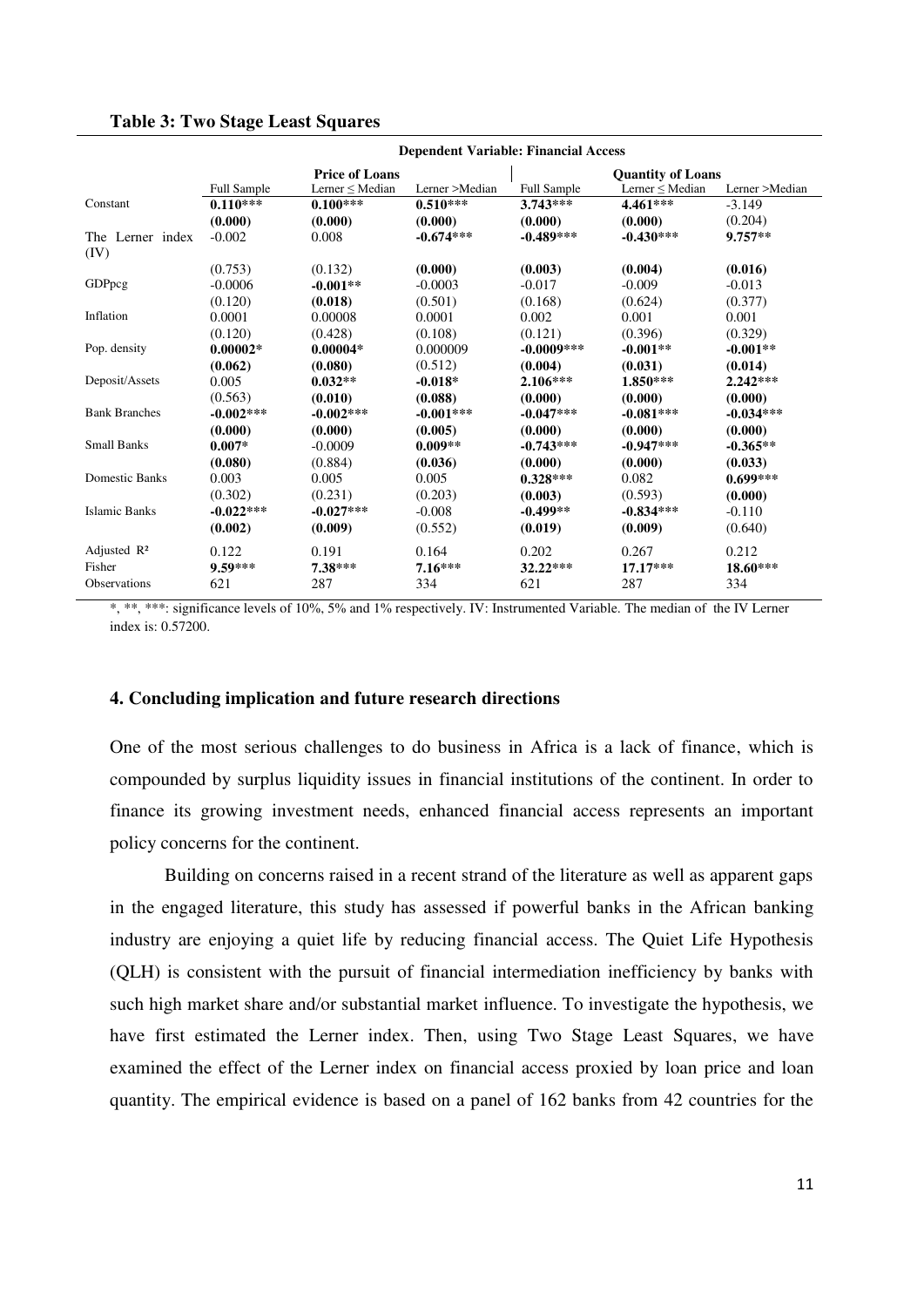period 2001-2011. The findings support the QLH, although quiet life is driven by the belowmedian Lerner index sub-sample.

 The findings confirm the recommendation of Ariss (2010) that, increased market influence by large banks should be welcomed in developing countries in order to enhance bank soundness. This is essentially because the relevance of large banks on financial access depends on the degree of market influence, with banks with above-median Lerner index increasing financial access whereas their counterparts with below-median Lerner index have decreasing financial access. An immediate implication is that blanket policies based on mean values of the Lerner index may not be effective unless they are contingent on existing levels of the Lerner index and hence, tailored differently across banks with varying levels of Lerner indices. A possible reason why banks with above-median "Lerner index" behave differently from their below-median "Lerner index" counterparts may be the economies of scale associated with bank size. It will be interesting for future research to ascertain this inference. Moreover, investigating the interaction of the Lerner index with complementary mechanisms (that are theoretically designed to reduce information asymmetry and enhance financial access) is another relevant future research outlet. Such channels include: information sharing offices (such as private credit bureaus and public credit registries) and information and communication technologies.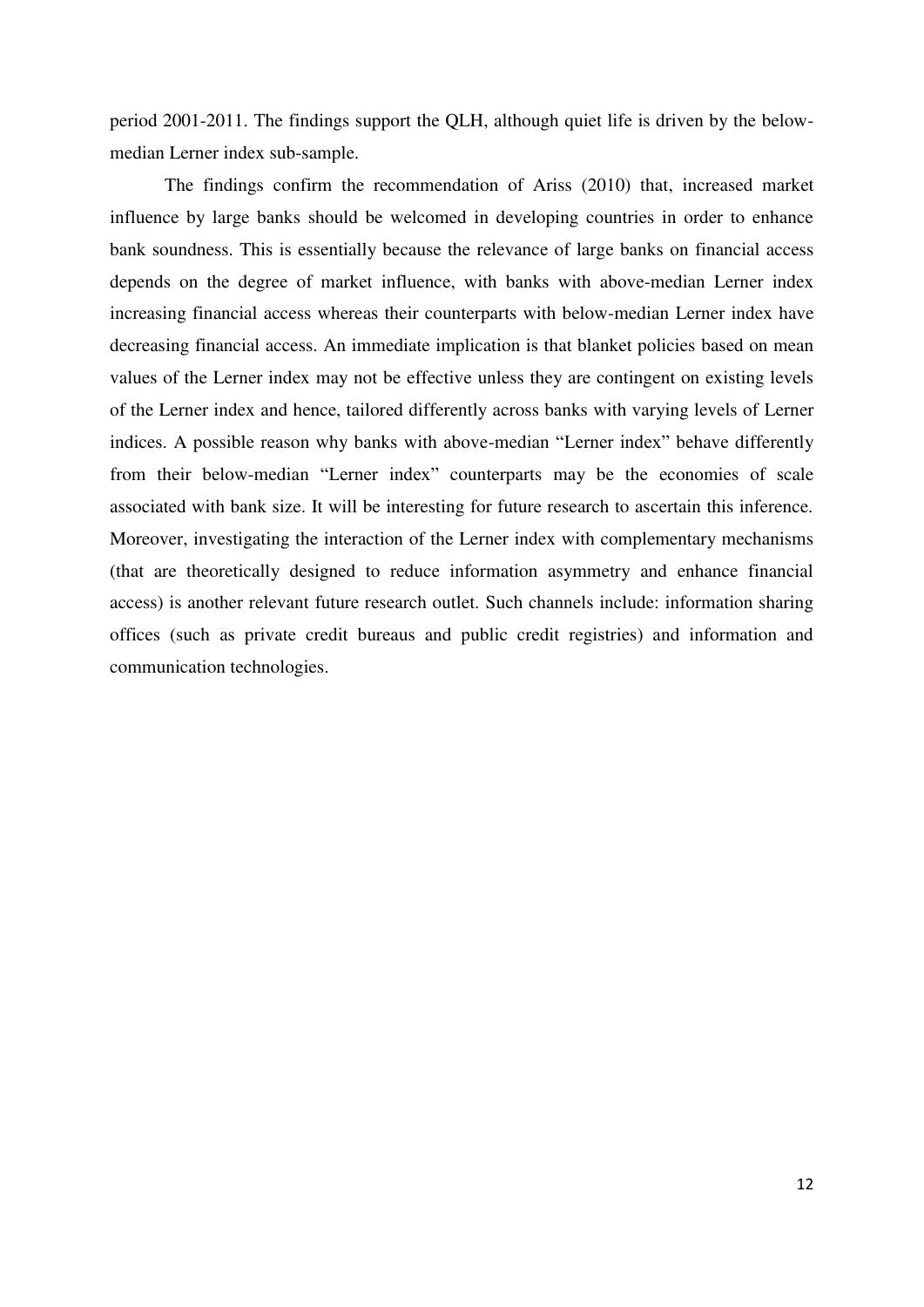#### **Appendices**

|                        | <b>Variables</b>                | <b>Expected sign on loan</b><br>price | <b>Expected sign on loan</b><br>quantity |
|------------------------|---------------------------------|---------------------------------------|------------------------------------------|
| Bank-oriented          | Deposit/Asset ratio             | $^{+}$                                | $+$                                      |
| <i>features</i>        | <b>Bank Branches</b>            |                                       | $^{+}$                                   |
| Market-related         | GDP per capita growth           | Uncertain                             | $+$                                      |
| characteristics        | Population density              | $^{+}$                                | $^{+}$                                   |
|                        | Inflation                       | $\overline{+}$                        |                                          |
| Characteristics of the | Small versus( $vs$ ). Big banks | Uncertain                             | Uncertain                                |
| unobserved             | domestic vs. foreign banks      | Uncertain                             | Uncertain                                |
| heterogeneity          | Islamic vs. non-Islamic banks   | Uncertain                             | Uncertain                                |

### **Appendix 1: Summary of expected signs**

GDP: Gross Domestic Product.

| Variables                               | <b>Signs</b>   | <b>Variable Definitions</b>                                                                                                                                                                               | <b>Sources</b>                                                                              |
|-----------------------------------------|----------------|-----------------------------------------------------------------------------------------------------------------------------------------------------------------------------------------------------------|---------------------------------------------------------------------------------------------|
| Market Influence                        | Lerner index   | The ratio of the 'difference between the<br>Marginal Cost and Price' on the Price                                                                                                                         | Authors'<br>calculation<br>and BankScope                                                    |
| Loan Quantity                           | Quantity       | Logarithm of Loans Quantity                                                                                                                                                                               | BankScope                                                                                   |
| Price (charged on<br>Loans or Quantity) | Price          | (Gross Interest and Dividend income +Total)<br>Non-Interest Operating Income)/Total Assets                                                                                                                | <b>BankScope</b>                                                                            |
| GDP per capita                          | <b>GDP</b>     | GDP per capita growth (annual $\%$ )                                                                                                                                                                      | WDI (World Bank)                                                                            |
| Inflation                               | Infl.          | Consumer Price Index (annual %)                                                                                                                                                                           | WDI (World Bank)                                                                            |
| Population density                      | Pop.           | People per square kilometers of land area                                                                                                                                                                 | WDI (World Bank)                                                                            |
| Deposits/Assets                         | D/A            | Deposits on Total Assets                                                                                                                                                                                  | BankScope                                                                                   |
| <b>Bank Branches</b>                    | <b>B</b> brchs | Number of Bank Branches (Commercial bank<br>branches per 100 000 adults)                                                                                                                                  | BankScope                                                                                   |
| <b>Small Banks</b>                      | Ssize          | Ratio of Bank Assets to Total Assets (Assets<br>in all Banks for a given period) $\leq 0.50$                                                                                                              | Authors'<br>calculation<br>and BankScope                                                    |
| Large Banks                             | Lsize          | Ratio of Bank Assets to Total Assets (Assets)<br>in all Banks for a given period $>0.50$                                                                                                                  | Authors'<br>calculation<br>and BankScope                                                    |
| Domestic/Foreign<br>banks               | Dom/Foreign    | Domestic/Foreign banks based on qualitative<br>information: creation date,<br>headquarters,<br>government/private ownership, % of foreign<br>foreign/domestic<br>ownership,<br>of<br>year<br>ownershipetc | qualitative<br>Authors'<br>content analysis.                                                |
| Islamic/Non-Islamic                     | Islam/NonIsl.  | Islamic/Non-Islamic banks based on financial<br>statement characteristics (trading in<br>derivatives and interest on loan<br>paymentsetc)                                                                 | Authors'<br>qualitative<br>content analysis; Beck<br>(2010);<br>al.<br>Ali<br>et<br>(2012). |

#### **Appendix 2: Variable Definitions**

WDI: World Development Indicators. GDP: Gross Domestic Product. The following are dummy variables: Ssize, Lsize, Open, Close, Dom/Foreign and Islam/NonIsl.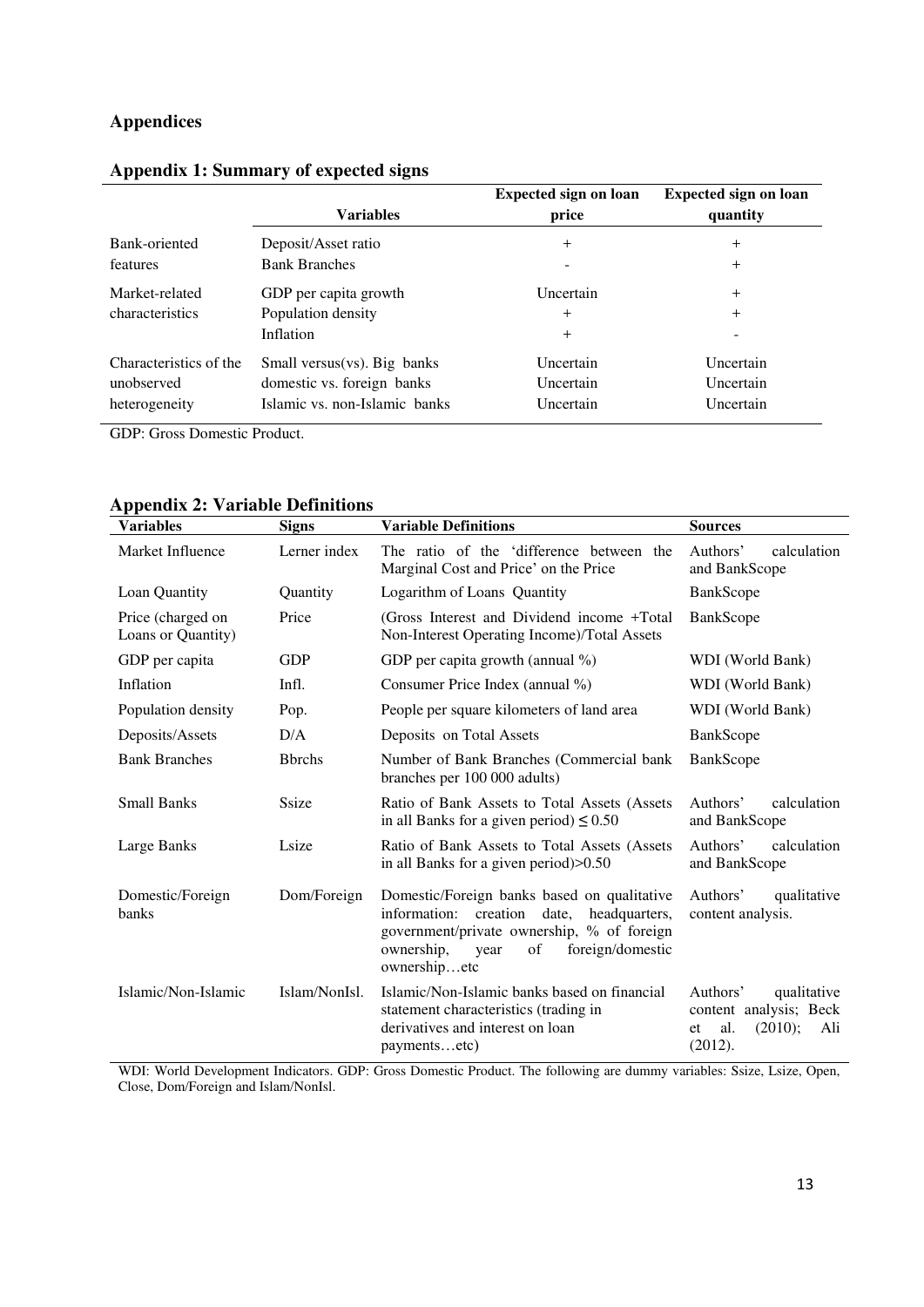| <b>Appendix 3: Summary Statistics</b> |  |  |
|---------------------------------------|--|--|
|                                       |  |  |

|                            |                                                                                  | Mean                                               | S.D                                                | Minimum                                            | Maximum                                            | <b>Observations</b>                          |
|----------------------------|----------------------------------------------------------------------------------|----------------------------------------------------|----------------------------------------------------|----------------------------------------------------|----------------------------------------------------|----------------------------------------------|
| Market<br>Influence        | Lerner                                                                           | 0.513                                              | 0.587                                              | 0.032                                              | 0.969                                              | 893                                          |
| Dependent<br>variables     | Price of Loans<br>Quantity of Loans (ln)                                         | 0.338<br>3.747                                     | 0.929<br>1.342                                     | 0.000<br>$-0.045$                                  | 25.931<br>6.438                                    | 1045<br>1091                                 |
| Market<br>variables        | GDP per capita growth<br>Inflation<br>Population density                         | 13.912<br>10.239<br>81.098                         | 96.707<br>22.695<br>106.06                         | $-15.306$<br>$-9.823$<br>2.085                     | 926.61<br>325.00<br>633.52                         | 1782<br>1749<br>1782                         |
| level<br>Bank<br>variables | Deposits/Assets<br><b>Bank Branches</b>                                          | 0.664<br>6.112                                     | 0.198<br>6.158                                     | 0.000<br>0.383                                     | 1.154<br>37.209                                    | 1052<br>1129                                 |
| Dummy<br>variables         | Small Size<br>Large Size<br>Domestic<br>Foreign<br><b>Islamic</b><br>Non-Islamic | 0.195<br>0.804<br>0.753<br>0.246<br>0.037<br>0.962 | 0.396<br>0.396<br>0.431<br>0.431<br>0.188<br>0.188 | 0.000<br>0.000<br>0.000<br>0.000<br>0.000<br>0.000 | 1.000<br>1.000<br>1.000<br>1.000<br>1.000<br>1.000 | 1255<br>1255<br>1782<br>1782<br>1782<br>1782 |

<u> 1980 - Johann Barbara, martxa a</u>

Ln: Logarithm. GDP: Gross Domestic Product. S.D: Standard Deviation. GDP: Gross Domestic Product.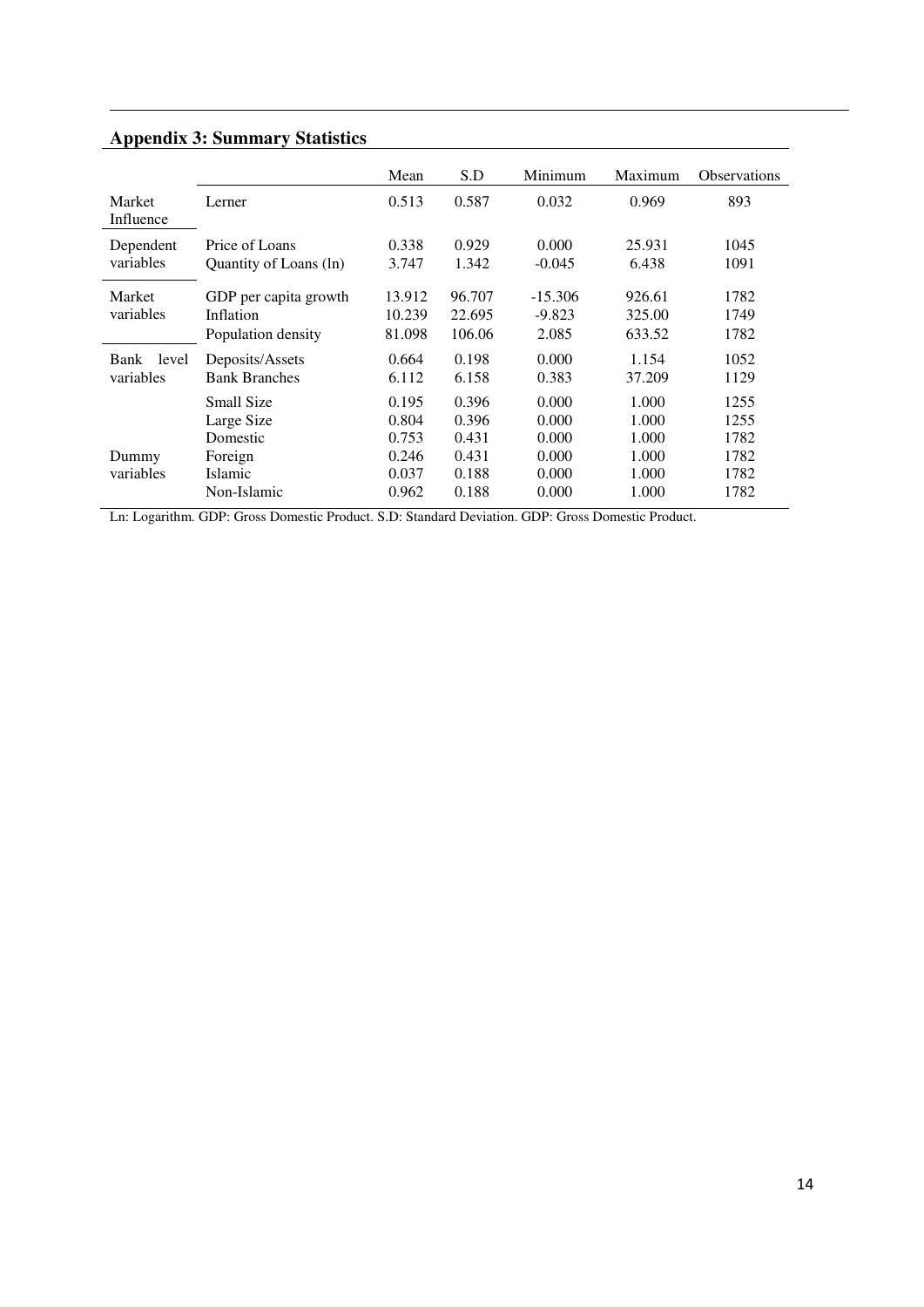| <b>Appendix 4: Correlation Matrix</b> |  |  |
|---------------------------------------|--|--|
|---------------------------------------|--|--|

|            | <b>Market-Level Controls</b> |          |          | <b>Bank-Level Controls</b> |          | <b>Financial Access</b> |           |          |          | <b>Dummy-Controls</b> |          |           | Lerner   |                |
|------------|------------------------------|----------|----------|----------------------------|----------|-------------------------|-----------|----------|----------|-----------------------|----------|-----------|----------|----------------|
| <b>GDP</b> | Infl.                        | Pop.     | D/A      | <b>B</b> brchs             | Price    | <b>Quantity</b>         | Ssize     | Lsize    | Dom.     | Foreign               | Islam    | NonIsl.   |          |                |
| 1.000      | 0.136                        | 0.007    | $-0.008$ | $-0.068$                   | $-0.014$ | $-0.026$                | $-0.0002$ | 0.0002   | 0.034    | $-0.034$              | 0.0001   | $-0.0001$ | $-0.016$ | <b>GDP</b>     |
|            | 1.000                        | $-0.028$ | 0.037    | $-0.236$                   | 0.256    | $-0.009$                | 0.046     | $-0.046$ | 0.028    | $-0.028$              | $-0.050$ | 0.050     | $-0.062$ | Inf.           |
|            |                              | 1.000    | 0.112    | 0.410                      | $-0.029$ | $-0.125$                | $-0.098$  | 0.098    | $-0.045$ | 0.045                 | $-0.088$ | 0.088     | 0.035    | Pop.           |
|            |                              |          | 1.000    | $-0.041$                   | 0.080    | 0.306                   | $-0.041$  | 0.041    | $-0.062$ | 0.062                 | $-0.210$ | 0.210     | 0.021    | D/A            |
|            |                              |          |          | 1.000                      | $-0.266$ | $-0.227$                | $-0.078$  | 0.078    | 0.135    | $-0.135$              | $-0.051$ | 0.051     | 0.109    | <b>B</b> brchs |
|            |                              |          |          |                            | 1.000    | $-0.075$                | 0.094     | $-0.094$ | 0.016    | $-0.016$              | $-0.097$ | 0.097     | 0.082    | Price          |
|            |                              |          |          |                            |          | 1.000                   | $-0.171$  | 0.171    | 0.052    | $-0.052$              | $-0.067$ | 0.067     | $-0.038$ | Quantity       |
|            |                              |          |          |                            |          |                         | 1.000     | $-1.000$ | 0.026    | $-0.026$              | $-0.020$ | 0.020     | $-0.056$ | Ssize          |
|            |                              |          |          |                            |          |                         |           | 1.000    | $-0.026$ | 0.026                 | 0.020    | $-0.020$  | 0.056    | Lsize          |
|            |                              |          |          |                            |          |                         |           |          | 1.000    | $-1.000$              | 0.089    | $-0.089$  | 0.147    | Dom.           |
|            |                              |          |          |                            |          |                         |           |          |          | 1.000                 | $-0.089$ | 0.089     | $-0.147$ | Foreign        |
|            |                              |          |          |                            |          |                         |           |          |          |                       | 1.000    | $-1.000$  | 0.006    | Islam          |
|            |                              |          |          |                            |          |                         |           |          |          |                       |          | 1.000     | $-0.006$ | NonIsl.        |
|            |                              |          |          |                            |          |                         |           |          |          |                       |          |           | 1.000    | Lerner         |

Info: Information. GDP: GDP per capita growth. Infl: Inflation. Pop: Population growth. D/A: Deposit on Total Assets. Bbrchs: Bank branches. Szize: Small banks. Lsize: Large banks. Domestic: Domestic banks. Foreign: Foreign banks. Islam: Islamic banks. NonIsl: Non-Islamic banks. Price: Price of Loans. Quantity: Quantity of Loans. Lerner: Market Influence.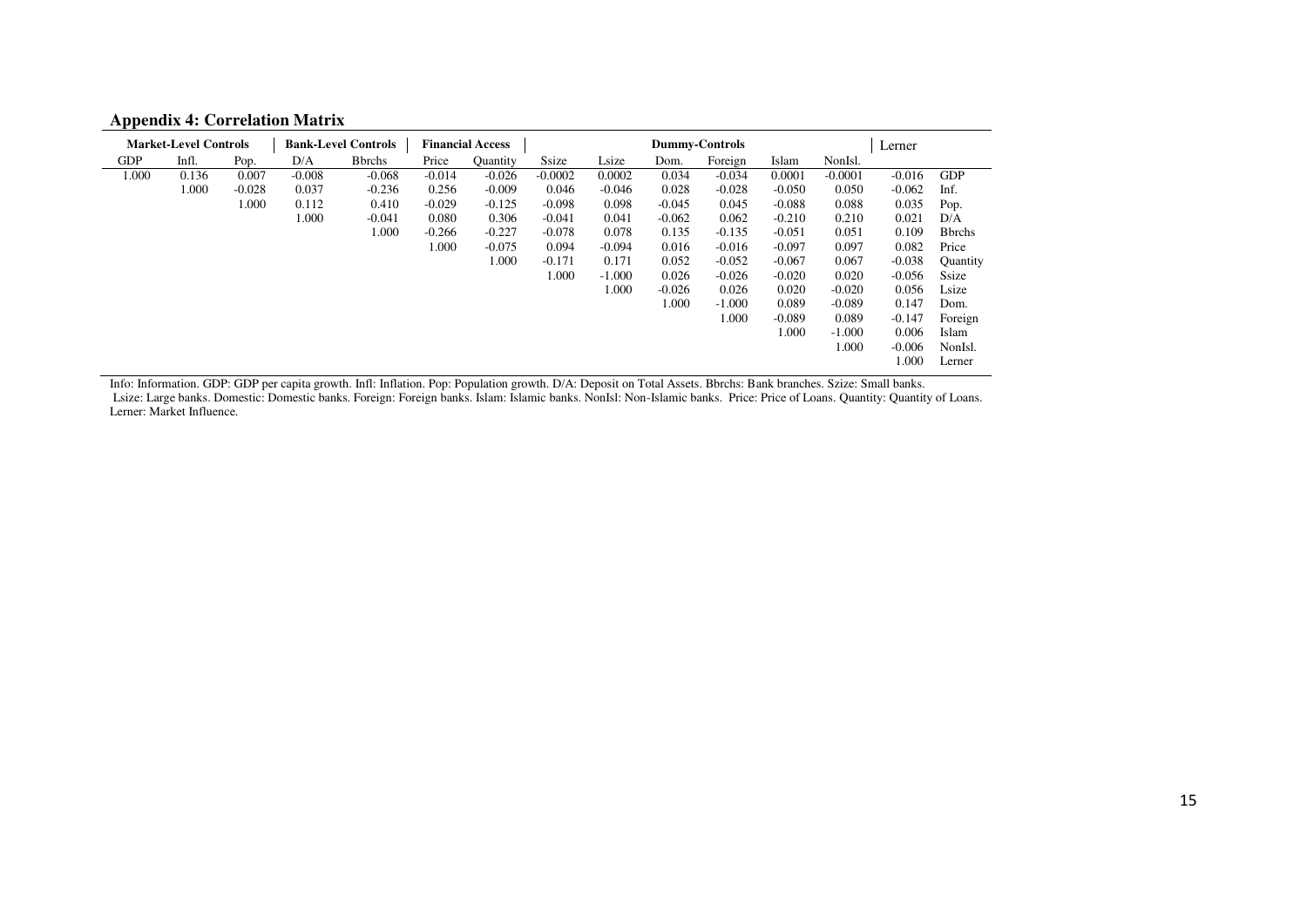#### **References**

Ahokpossi, C., (2013). "Determinants of bank interest margins in Sub-Saharan Africa", *IMF Working Paper* No. 13/34, Washington.

Aigner, D. J., & Chu, S. F., (1968). "On Estimating the Industry Production Function", *American Economic Review*, 58(4), pp. 826-839.

Ali, S. S., (2012). "Islamic Banking in the MENA Region", Islamic Research and Training Institute (IRTI), Working Paper Series No. 1433-01, Jeddah.

Al-Jarrah, I. M., & Gharaibeh, H., (2009). "The Efficiency Cost of Market Power in the Banking Industry: A Test of the "Quiet Life" and Related Hypotheses in the Jordan Banking Industry", *Investment Management and Financial Innovations*, 6(2), pp. 32-39

Al-Muharrami, S., & Methews, K., (2009), "Market Power Versus Efficient-Structure in Arab GCC Banking", *Applied Financial Economics*, 19(18), pp. 1487-1496.

Ariss, R. T., (2010). "On the Implications of Market Power in Banking: Evidence from Developing Countries", *Journal of Banking and Finance*, 34(4), pp. 765-775.

Asongu, S. A., (2013). "How Would Population Growth Affect Investment in the Future? Asymmetric Panel Causality Evidence for Africa", *African Development Review*, 25(1), pp. 14–29.

Asongu, S. A., (2014). "Correcting Inflation with Financial Dynamic Fundamentals: Which Adjustments Matter in Africa?", *Journal of African Business*, 15(1), pp. 64-73.

Asongu, S. A., & Anyanwu, J. C., & Tchamyou, V. S., (2016b). "Information sharing and conditional financial development in Africa", *African Governance and Development Institute Working Paper* No. 16/001, Yaoundé.

Asongu, S. A., & Le Roux, S., (2016). "Reducing Information Asymmetry with ICT: A critical review of loan price and quantity effects in Africa", *African Governance and Development Institute Working Paper* No. 16/024, Yaoundé.

Asongu, S. A., Nwachukwu, J., & Tchamyou, V. S., (2016a). "Information Asymmetry and Financial Development Dynamics in Africa", *Review of Development Finance,* 6(2), pp. 126– 138.

Barth, J., Lin, C., Lin, P., & Song, F., (2009). "Corruption in bank lending to firms: crosscountry micro evidence on the beneficial role of competition and information sharing", *Journal of Financial Economics*, 99(3), pp. 361-368.

Battese, G. E., & Coelli, T. J., (1992). "Frontier Production Function, Technical Efficiency and Panel Data with Application to Paddy Farmers in India", *Journal of Productivity Analysis*, 3(1), pp. 153-169.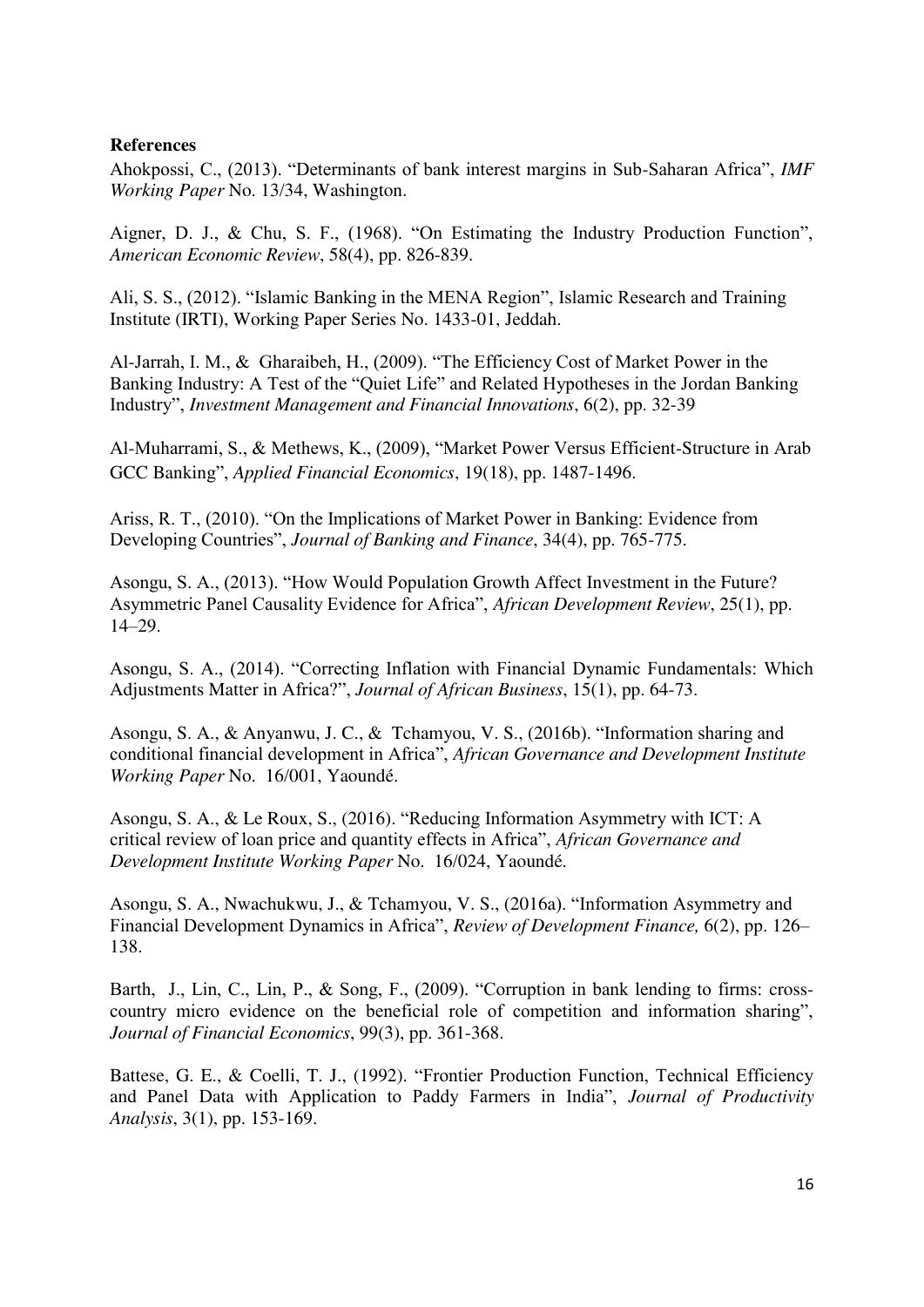Beck, T., Demirguc-Kunt, A., & Merrouche, O., (2010). "Islamic vs. Conventional Banking: Business Model, Efficiency and Stability", World Bank Policy Research Working Paper No. 5446, Washington.

Beck, T., & Hesse, H., (2006). "Bank efficiency, ownership and market structure: why are interest spreads so high in Uganda?", *Policy Research Working Paper Series* No. 4027, The World Bank, Washington.

Boadi, I., Dana, L. P., Mertens, G., & Mensah, L., (2017). "SMEs' Financing and Banks' Profitability: A "Good Date" for Banks in Ghana?", *Journal of African Business*, 17(2), pp. 257-277.

Boateng, A., Asongu, S. A., Akamavi, R., & Tchamyou, V. S., (2018). "Information Asymmetry and Market Power in the African Banking Industry", *Journal of Multinational Financial Management,* 44(March), pp. 69-83.

Bocher, F. T., Alemu, B. A., & Kelbore, Z. G., (2017). "Does access to credit improve household welfare? Evidence from Ethiopia using endogenous regime switching regression", *African Journal of Economic and Management Studies*, 8(1), pp. 51-65.

Brown, M., & Zehnder, C., (2010). "The emergence of information sharing in credit markets". *Journal of Financial Intermediation*, 19(2), pp. 255-278.

Chikalipah, S., (2017). "What determines financial inclusion in Sub-Saharan Africa?" *African Journal of Economic and Management Studies*, 8(1), pp. 8-18.

Chapoto, T., & Aboagye, A. Q. Q., (2017). "African innovations in harnessing farmer assets as collateral", *African Journal of Economic and Management Studies*, 8(1), pp. 66- 75.

Christensen, L. R., Jorgenson, D. W., & Lau, L. J., (1971). "Transcendental Logarithmic Production Frontiers", *Review of Economics and Statistics*, 55(1), pp. 28-45.

Clark, J., (1996). "Economic cost, scale efficiency and competitive viability in banking", *Journal of Money, Credit and Banking*, 28(3), pp. 342-364.

Coccorese, P., & Pellecchia, A., (2010). "Testing the 'Quiet Life' Hypothesis in the Italian Banking Industry", *Economic Notes by Banca dei Paschi di Siena SpA*, 39(3), pp. 173-202.

Daniel, A., (2017). "Introduction to the financial services in Africa special issue", *African Journal of Economic and Management Studies*, 8(1), pp. 2-7.

Delis, M. D., & Tsionas, E. G., (2009), "The Joint Estimation of Bank-Level Market Power and Efficiency", *Journal of Banking and Finance*, 33(10), pp. 1842-1850.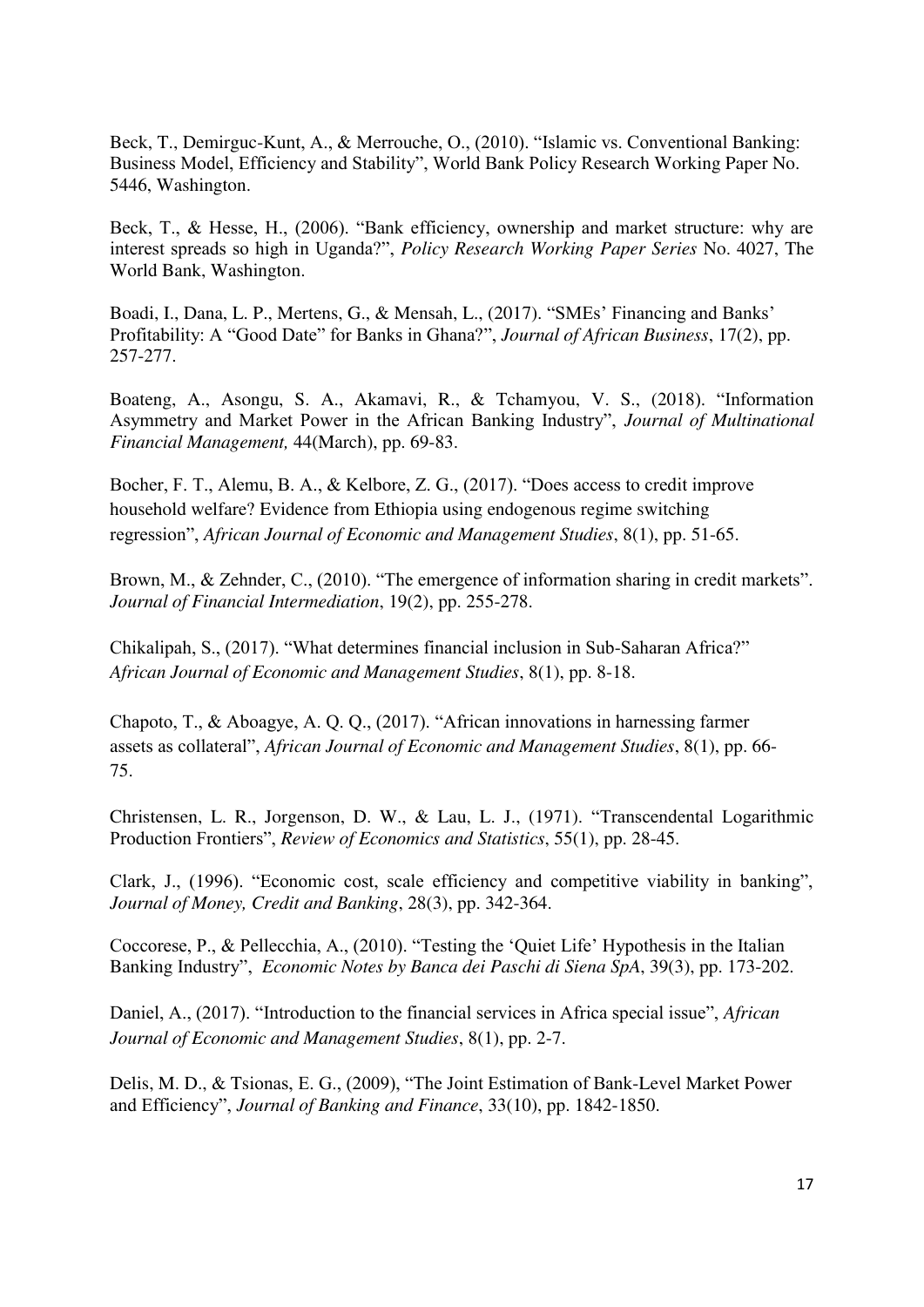Fang, Y., & Marton, K., (2011). "Bank Efficiency in Transition Economies: Recent Evidence from South-Eastern Europe", *Research Discussion Papers* No. 5/2011, Helsinki: Bank of Finland.

Farrell, M. J., (1957). "The Measurement of Productive Efficiency", *Journal of Royal Statistics Society*, 120(3), pp. 253-290.

Fouda, O. J. P., (2009), "The excess liquidity of banks in Franc zone: how to explain the paradox in the CEMAC", *Revue Africaine de l'Integration*, 3(2), pp. 1-56.

Fowowe, B., (2014). "Law and Finance Revisited: Evidence from African Countries", *South African Journal of Economics*, 82(2), pp. 193–208.

Fu, X., & Heffernan, S., (2009), "The Effects of Reform on China's Bank Structure and Performance", *Journal of Banking and Finance*, 33(1), pp. 39-52.

Iyke, B., N., & Odiambo, N. M., (2017). "Foreign exchange markets and the purchasing power parity theory: Evidence from two Southern African countries", *African Journal of Economic and Management Studies*, 8(1), pp. 89-102.

Karray, S. C., & Chichti, J. E., (2013). "Bank size and efficiency in developing countries: intermediation approach versus value added approach and impact of non-traditional activities", *Asian Economic and Financial Review*, 3(5), pp. 593-613.

Kelsey, D. & Le Roux, S., (2017a). "Strategic Ambiguity and Decision-making: An Experimental Study", *Theory & Decision*, DOI: 10.1007/s11238-017-9618-8.

Kelsey D & Le Roux, S., (2017b). "Dragon Slaying with Ambiguity: Theory and Experiments", Journal *of Public Economic Theory*, 19(1), pp. 178–197.

Koetter, M., Kolari, J. W., & Spierduk, L., (2008). "Efficient Competition ? Testing the 'Quiet Life' of U.S Banks with Adjusted Lerner Indices", Proceedings of the 44th 'Bank Structure and Competition' Conference, Federal Reserve Bank of Chicago, Chicago.

Koetter, M., & Vins, O., (2008). "The Quiet Life Hypothesis in Banking-Evidence from German Savings Banks", Department of Finance, Goethe University, *Working Paper Series: Finance and Accounting* No. 190, Frankfurt.

Maudos, J., & Fernandez de Guevara, J. (2007). "The cost of market power in banking social welfare loss vs. cost efficiency", *Journal of Banking and Finance*, 31(7), pp. 2103-2125.

Mester, L. J., (1992). "Traditional and nontraditional banking: An information-theoretic approach", *Journal of Banking and Finance*, 16(3), pp. 545-566.

Mitchell, K., & Onvural, N. M., (1996). "Economies of scale and scope at large commercial banks: Evidence from the Fourier flexible form", *Journal of Money, Credit and Banking*, 28(2), pp. 178-199.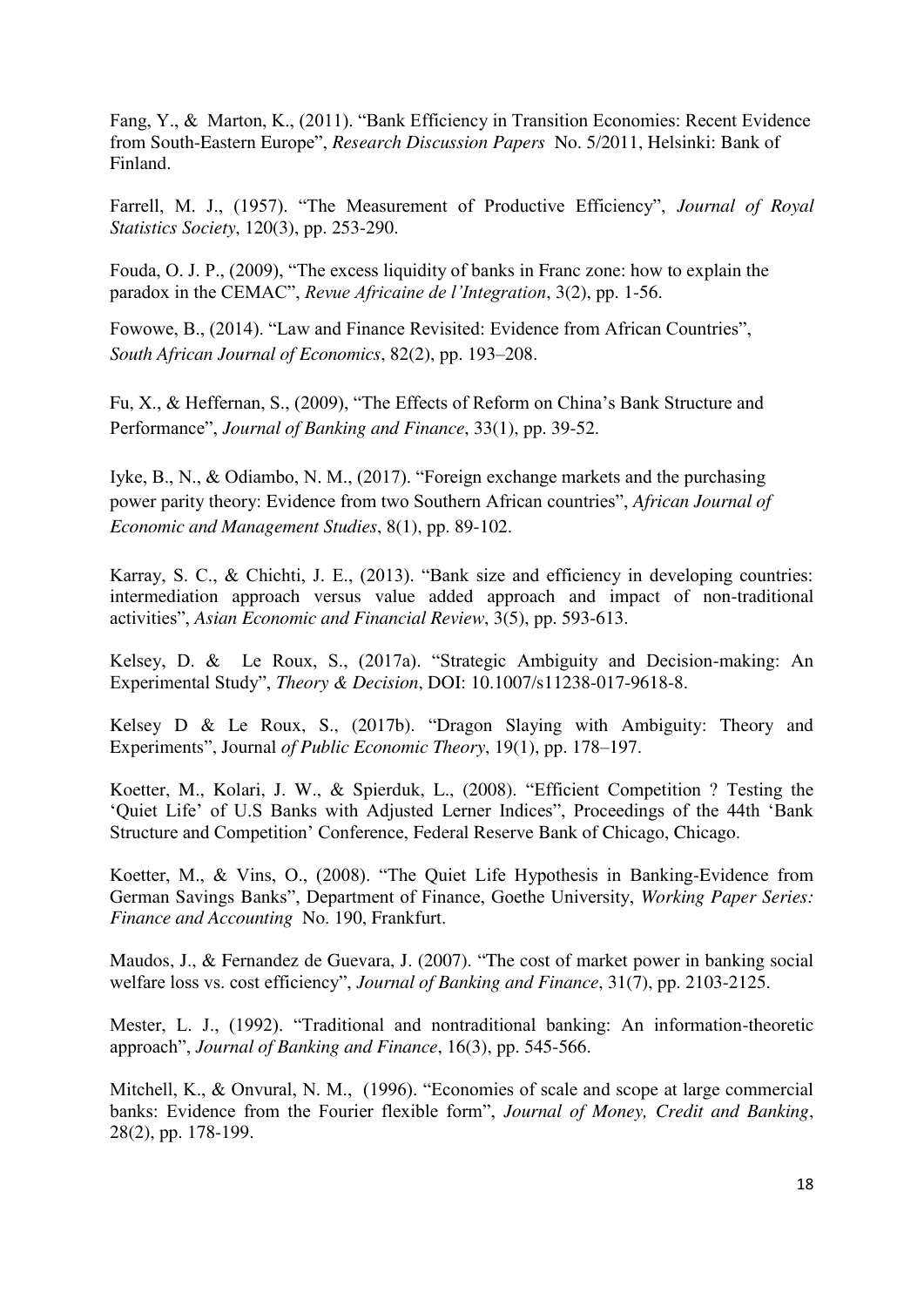Ngigi, G., (2013a, July). "CBK puts big banks on the spot over high interest rates", *BUSINESS DAILY*, [http://www.businessdailyafrica.com/CBK-puts-big-banks-on-the-spot](http://www.businessdailyafrica.com/CBK-puts-big-banks-on-the-spot-over-high-interest-rates/-/539552/1908098/-/7t6949z/-/index.html)[over-high-interest-rates/-/539552/1908098/-/7t6949z/-/index.html](http://www.businessdailyafrica.com/CBK-puts-big-banks-on-the-spot-over-high-interest-rates/-/539552/1908098/-/7t6949z/-/index.html) (Accessed: 20/06/2016).

Ngigi, G., (2013b, April). "High cost of loans favours big banks over small lenders", *BUSINESS DAILY*, [http://www.businessdailyafrica.com/High-cost-of-loans-favours-big](http://www.businessdailyafrica.com/High-cost-of-loans-favours-big-banks-over-small-lenders/-/539552/1744902/-/awkd24/-/index.html)[banks-over-small-lenders/-/539552/1744902/-/awkd24/-/index.html](http://www.businessdailyafrica.com/High-cost-of-loans-favours-big-banks-over-small-lenders/-/539552/1744902/-/awkd24/-/index.html) (Accessed: 20/06/2016).

Obeng, S. K., & Sakyi, D., (2017). "Macroeconomic determinants of interest rate spreads in Ghana", *African Journal of Economic and Management Studies*, 8(1), pp. 76-88.

Ofori-Sasu, D., Abor, J. Y., & Osei, A. K., (2017). "Dividend Policy and Shareholders' Value: Evidence from Listed Companies in Ghana", *African Development Review*, 29(2), pp. 293-304.

Osah, O., & Kyobe, M., (2017). "Predicting user continuance intention towards M-pesa in Kenya", *African Journal of Economic and Management Studies*, 8(1), pp. 36-50.

Punt, L., & Van Rooij, M., (2009). "The Profit-Structure Relationship and Mergers in the European Banking Industry: An Empirical Assessment", *Kredit und Kapital*, 36(1), pp. 1-29.

Pruteanu-Podpiera, A., & Weill, L., & Schobert, F., (2008), "Banking Competition and Efficiency: A Micro-Data Analysis on the Czech Banking Industry", *Comparative Economics Studies*, 50(2), pp. 253-273.

Saxegaard, M., (2006), "Excess liquidity and effectiveness of monetary policy: evidence from sub-Saharan Africa", *IMF Working Paper* No. 06/115, Washington.

Schaeck, K., & Cihak, M., (2008), "How Does Competition Affect Efficiency and Soundness in Banking? New Empirical Evidence", *ECB Working Paper Series* No. 932, European Central Bank, Frankfurt.

Solis, L., & Maudos, J., (2008). "The Social Costs of Bank Market Power: Evidence from Mexico", *Journal of Comparative Economics*, 36(3), pp. 467-488.

Tchamyou, S. V., & Asongu, S. A., (2017). "Information Sharing and Financial Sector Development in Africa", *Journal of African Business*, 18(1), pp. 24-49.

Tetsushi, H., Yoshiro, T., & Hirofumi, U., (2012). "Firm Growth and Efficiency in the Banking Industry: A New Test of the Efficient Structure Hypothesis", RIETI Discussion Paper Series 12-E-060. Tokyo: RIETI.

Titko, J., & Dauylbaev, K., (2015). "Testing the Quiet Life Hypothesis in the Banking Sector", 19th World Multi-Conference on Systemics, Cybernetics and Informatics, WMSCI 2015; Orlando; United States; 12 July 2015 through 15 July 2015; Code 116973. [https://www.scopus.com/record/display.uri?eid=2-s2.0-](https://www.scopus.com/record/display.uri?eid=2-s2.0-84961196128&origin=inward&txGid=0) [84961196128&origin=inward&txGid=0](https://www.scopus.com/record/display.uri?eid=2-s2.0-84961196128&origin=inward&txGid=0) (Accessed: 20/09/2016).